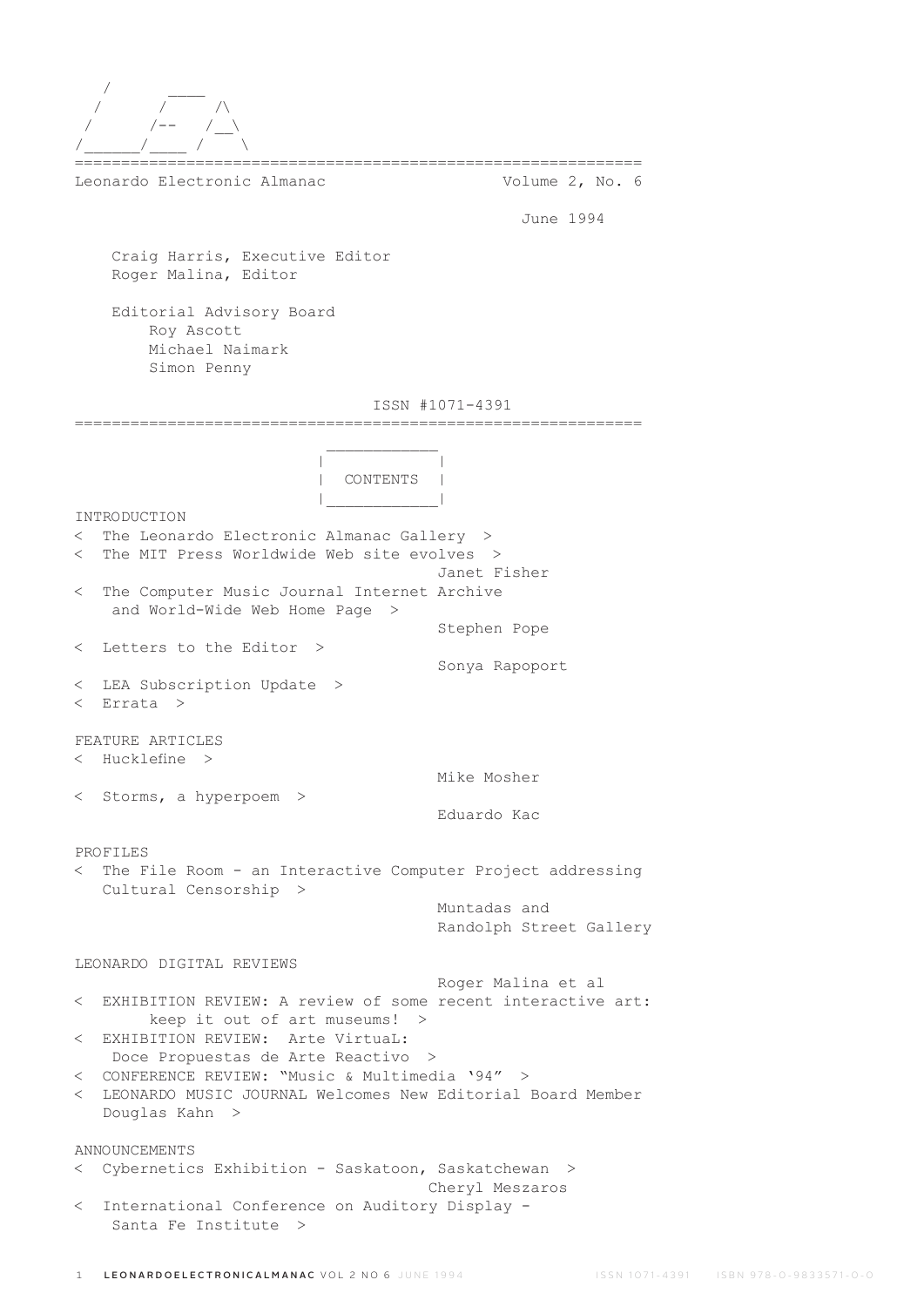Gregory Kramer < Autour du Pere Castel et du Clavecin Oculaire - Call for Papers > Michel Naranjo < Cosmic Collisions: A Celebration of the Impending Impact of Comet Shoemaker-Levy 9 on Jupiter > Roger Malina PUBLICATIONS < Computers & Graphics - Special issue on Computer Graphics Art > Carl Machover JOB ANNOUNCEMENTS < Two Posts at the Bournemouth University National Centre for Computer Animation > < GRAME is seeking a computer science researcher. > < Research studentships available at CAIIA > LEA FORMAT CONVENTIONS LEA FTP ACCESS LEA PUBLISHING & SUBSCRIPTION INFORMATION =============================================================  $\mathcal{L}_\text{max}$  and  $\mathcal{L}_\text{max}$  are the set of  $\mathcal{L}_\text{max}$  . The set of  $\mathcal{L}_\text{max}$ 

 | | | INTRODUCTION | |\_\_\_\_\_\_\_\_\_\_\_\_\_\_\_\_|

< The Leonardo Electronic Almanac Gallery > Craig Harris

In previous issues of LEA I requested that contributors consider including examples of work for the LEA Gallery, in support of their articles and reviews. This month we launch the gallery with two Hypercard interactive works: Eduardo Kac's hyperpoem "Storms", and Mike Mosher's hypernovella "Hucklefine". Readers will need to have access to Macintosh computers and Hypercard in order to view them. Thanks to the authors for this contribution. Specifics about what there is and how to get it appear with their articles. Authors/Artists retain complete onwership of their works, so please retrict use of these works to the permissions and policies stated in LEA.

The Profiles section introduces "The File Room", a Mosaic-based work on censorship by Muntadas and produced by Randolph Street Gallery in Chicago, Illinois, USA. A new installment of Leonardo Digital Reviews provides insights and critical perspectives about current works and events. The issue also includes a collection of announcements and opportunities which have not been widely distributed in other electronic resources which LEA readers peruse.

As you will read in the following statements from The MIT Press and Computer Music Journal, the resources at the ftp site continue to evolve. I hope to be able to offer a Leonardo Electronic Almanac "home page" for World-Wide Web and Mosaic access in the near future. We will continue to distribute the text-based LEA for the 1995 issues.

Next month LEA will feature Greg Garvey's article discussing his "Automatic Confession Machine" and Stephen Bell's article "Participatory Art and Computers", in which he presents a list of characteristics designed to facilitate analysis and creation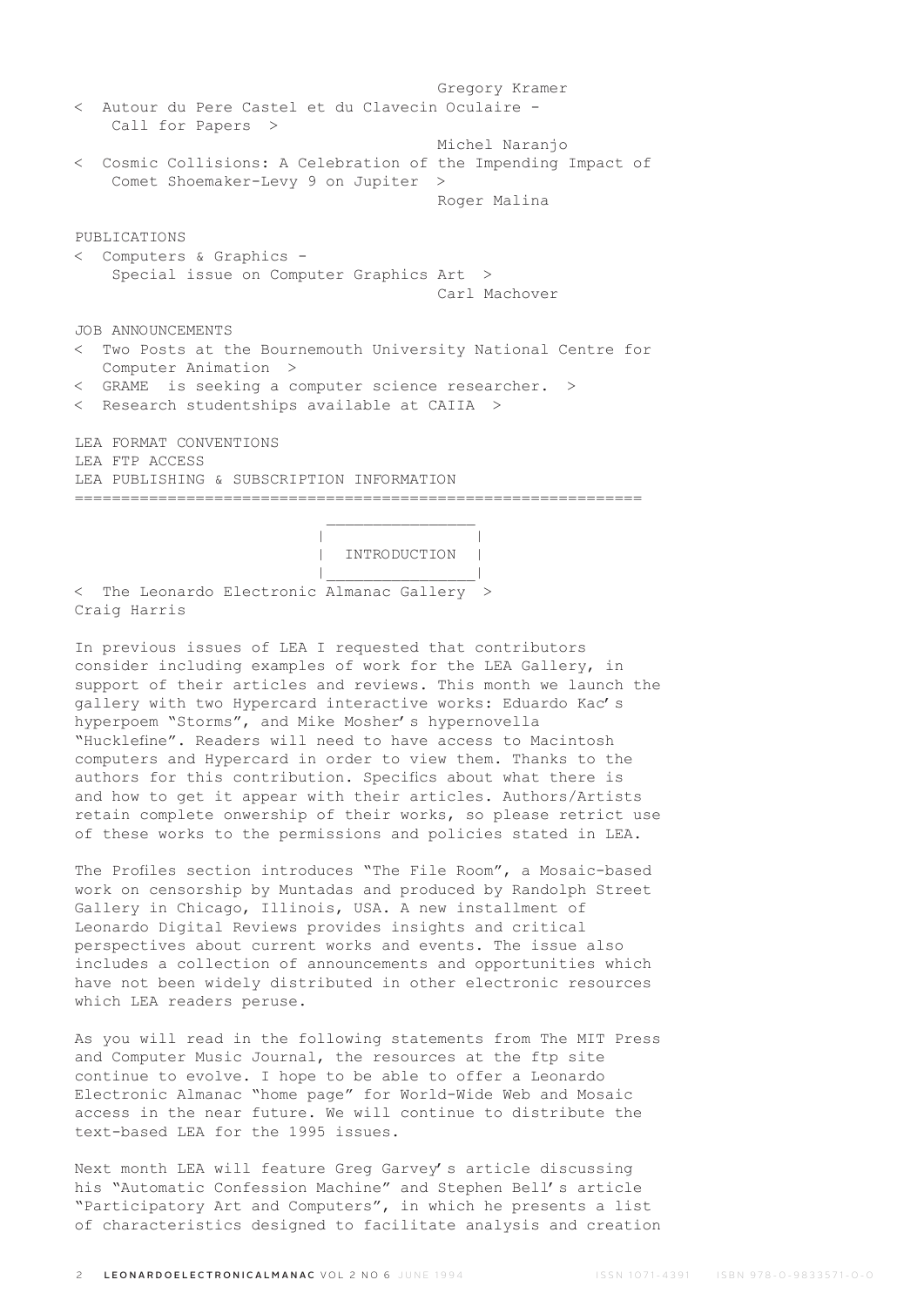of participatory art works.

Many thanks to all contributors. Keep the material coming! \*\*\*\*\*\*\*\*\*\*\*\*\*\*\*\*\*\*\*\*\*\*\*\*\*\*\*\*\*\*\*\*\*\*\*\*\*\*\*\*\*\*\*\*\*\*\*\*\*\*\*\*\*\*\*\*\*\*\*\*\* < The MIT Press Worldwide Web site evolves > Janet Fisher MIT Press Email: fisher@mitmva.mit.edu

The MIT Press is pleased to announce that its Web server is now up and running and, although still under construction, is available for browsing. We currently have the complete Journals 1994 Catalog and Recent Books (Fall 93 and Spring 94) loaded, with index tags and keyword searching built in but not yet enabled. (Give it a couple of weeks more.) We have a Mosaic order form available for journals subscriptions and will have one for books by the end of the month. Other forthcoming enhancements: tables of contents and introductions for books, TOCs for journals, calls for papers, submission information, etc. We have built in links to the Artificial Life BBS and the Presence home page. Please let us know if there are other links appropriate for other journals.

URL: http://www-mitpress.mit.edu/ \*\*\*\*\*\*\*\*\*\*\*\*\*\*\*\*\*\*\*\*\*\*\*\*\*\*\*\*\*\*\*\*\*\*\*\*\*\*\*\*\*\*\*\*\*\*\*\*\*\*\*\*\*\*\*\*\*\*\*\*\*

< The Computer Music Journal Internet Archive and World-Wide Web Home Page > Stephen Pope Computer Music Journal Email: stp@CNMAT.Berkeley.edu

This archive is a set of files that are stored on two Internetaccessible servers -- one at MIT and one at Stanford -- for the use of CMJ readers and members of the computer music community in general. The two URLs for the Computer Music Journal WWW home page are: "file://mitpress.mit.edu/pub/Computer-Music-Journal/CMJ.html"

 and "file://ccrma-ftp.stanford.edu/pub/Publications/cmj/CMJ.html".

The archive includes the tables of contents, abstracts, and editor's notes for the last several volumes of CMJ (including the recent bibliography, diskography, and taxonomy of the field), a number of useful CM-related documents such as the full MIDI and AIFF format specifications, a lengthy reference list, the guidelines for manuscript submission, and the full text of several recent articles.

The files in these directories can be copied via anonymous Internet ftp file transfer, and there also is a World-Wide Web (WWW) "home page" in the file named "CMJ.html" that contains useful pointers into the archive (and elsewhere) and provides hypertext access for users of web browsers such as the NCSA's Mosaic.

A README document mitpress.mit.edu:/pub/Computer-Music-Journal/README describes the archive contents in more detail. Comments and suggestions are invited from readers/users about what if of use to you and what should be stored here. \*\*\*\*\*\*\*\*\*\*\*\*\*\*\*\*\*\*\*\*\*\*\*\*\*\*\*\*\*\*\*\*\*\*\*\*\*\*\*\*\*\*\*\*\*\*\*\*\*\*\*\*\*\*\*\*\*\*\*\*\*

< Letters to the Editor > Sonya Rapoport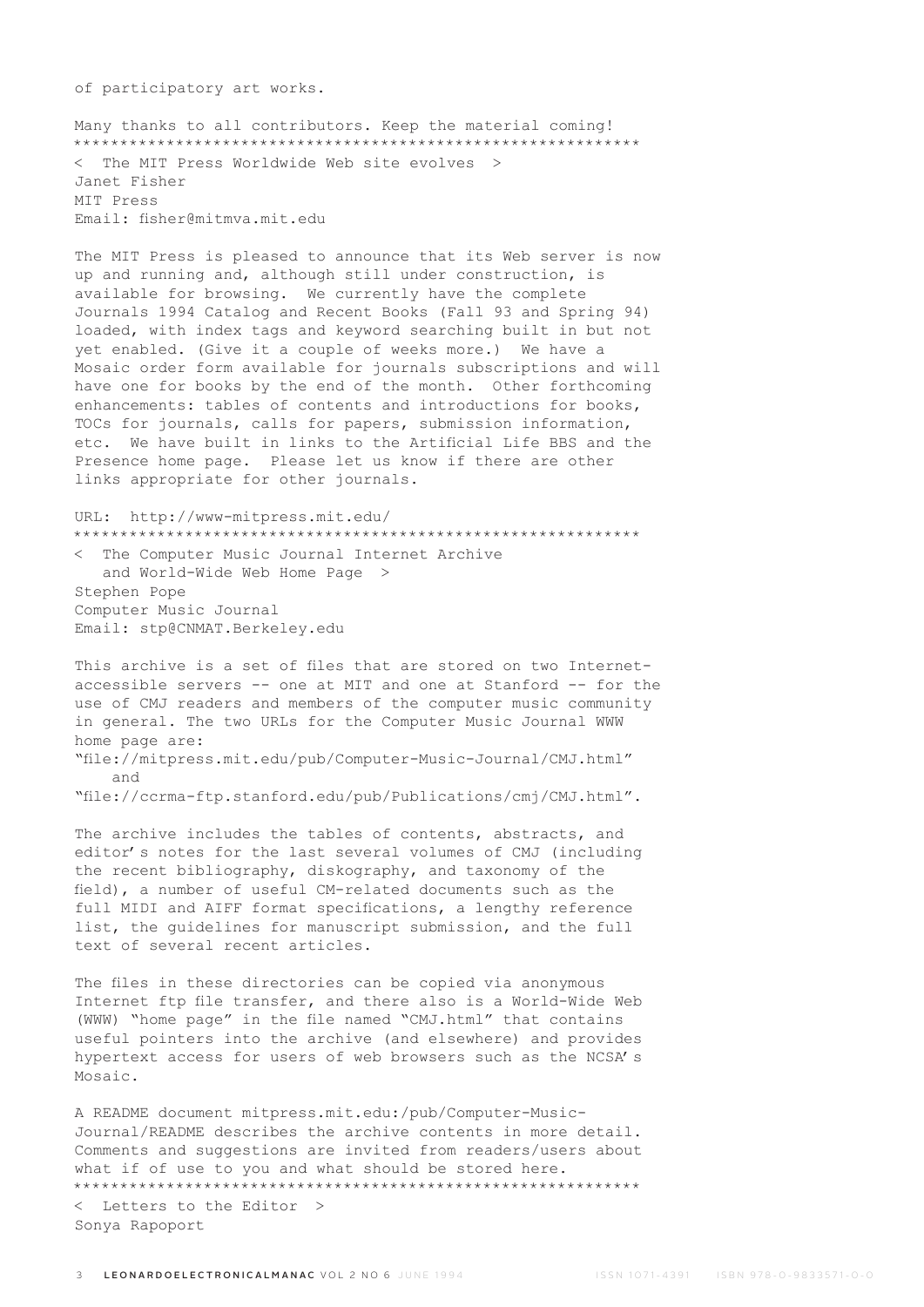Email: rapop@garnet.berkeley.edu

Dear Editor, I recently read in the June issue of 'The Art Newspaper", a London publication, that Jan Hoet announced his candidacy as a Christian Democrat in the June 12 European Parliamentary elections. Although the political party is not considered progressive on culture and the arts, Hoet justified his position by his attachment to democratic principles, and felt obliged to take a responsibility in widening the political debate. He claimed, "Art has given me an understanding of what politics should be." Readers may or may not recall the discussion in LEA vol. 1, No. 3 (November, 1993) regarding Hoet's plenary lecture in Minneapolis at the FISEA symposium. Hoet could not see any art exhibited in the galleries there; nor could he envision the use of technology in the future of art. He stated that he is "more often annoyed by the use of electronic media in art." Now he feels, "My mandate in the art world is drawing to a end. There are plenty of intelligent dynamic youngsters who could take my place, if I were elected." I do not know if he was elected.

\*\*\*\*\*\*\*\*\*\*\*\*\*\*\*\*\*\*\*\*\*\*\*\*\*\*\*\*\*\*\*\*\*\*\*\*\*\*\*\*\*\*\*\*\*\*\*\*\*\*\*\*\*\*\*\*\*\*\*\*\*

< LEA Subscription Update >

As many of our Leonardo Electronic Almanac readers know, LEA is a grand experiment in establishing a self-supporting, internetbased journal. The period from September 1993 through December 1994 has been made possible through a grant from Mrs. E. Maxwell, through support in the form of computer resources, subscription management and promotion activities from the MIT Press, and through the commitment of the people at Leonardo, the International Society for the Arts, Sciences and Technology. We all feel strongly about the value of an internet-accessible journal, and have been working arduously to ensure that LEA will be able to continue.

It is now time to move to the next phase in LEA's development. Beginning on July 1, 1994 Leonardo Electronic Almanac is moving to a new price structure. As we promised, Leonardo/ISAST and The MIT Press are offering LEA gratis to current subscribers of the hardcopy journal Leonardo for the rest of 1994. Current paid subscribers will also receive LEA for the duration of calendar year 1994. The rates for individuals and institutions subscribing to LEA after June 30, 1994 are \$15 a year for subscribers to the hardcopy journal Leonardo, and \$25 a year for others. Subscription at these rates will provide LEA throughout 1995, providing as many as 18 issues for the 12 month annual subscription price. 1995 renewal subscriptions for the hardcopy journal will not include LEA gratis, but will be subject to the annual \$15 LEA subscription rate.

The price for individuals and institutions remains the same at this time. We recognize that several institutions do now or would like to post LEA using local gopher and mosaic services, and Leonardo/ISAST along with the MIT Press give institutions permission to offer access to LEA within the organization. Open access to other individuals and organizations is not permitted.

The quality and development rate for Leonardo Electronic Almanac is directly related to our ability to establish its financial foundation. We currently have 230 "subscribers", including over 25 libraries, universities and art centers. Many of these are current Leonardo journal subscribers. If all of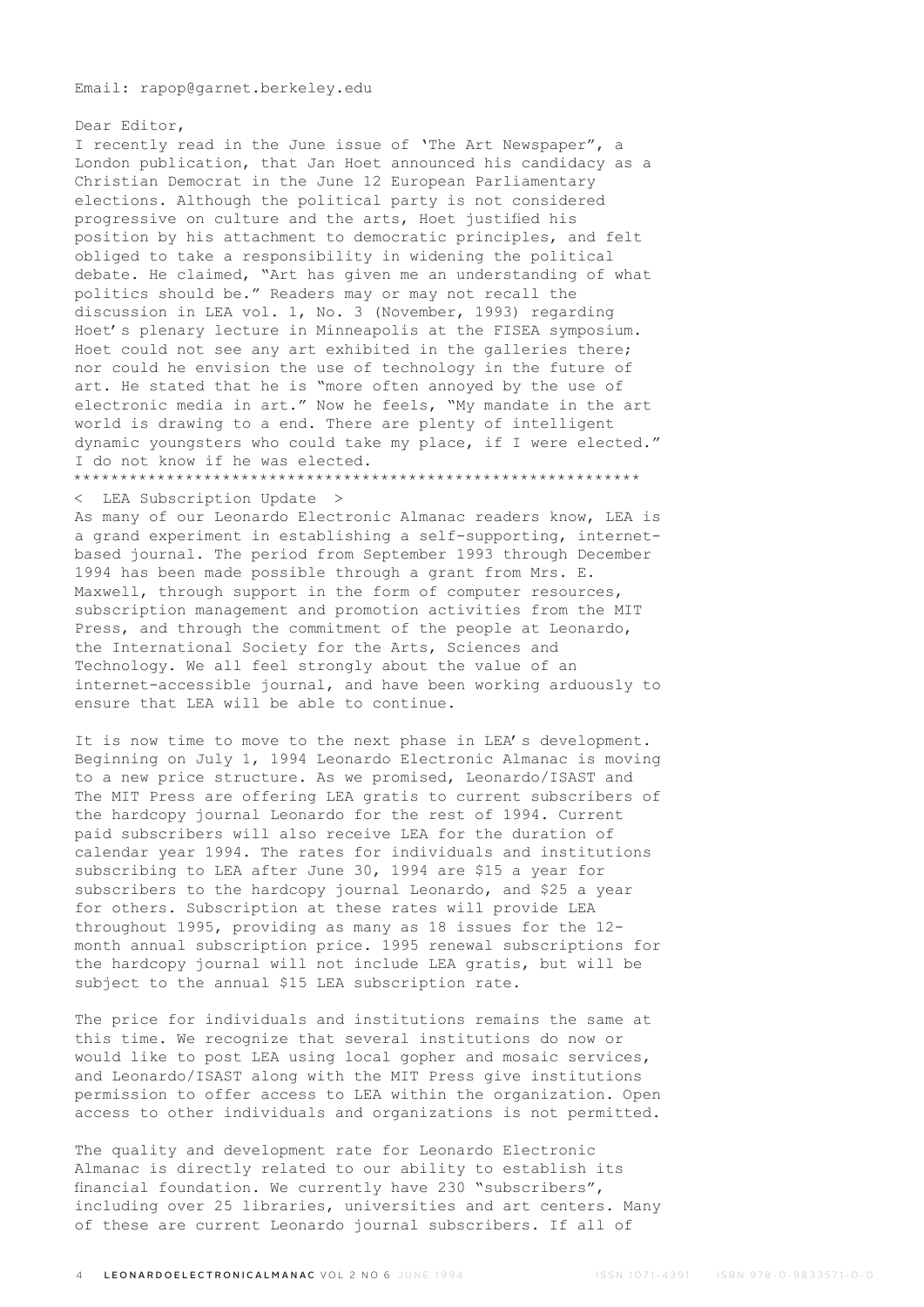our current subscribers renewed, we can establish a modest budget to produce LEA (Do the math, and you'll see what I mean!).

Leonardo/ISAST also gratefully accepts donations in support of LEA. Donations should be sent directly to the Leonardo/ISAST editorial address, listed at the end of LEA, and should be clearly marked as support for LEA. Donations are tax-deductible in the USA according to the regulations of the IRS. \*\*\*\*\*\*\*\*\*\*\*\*\*\*\*\*\*\*\*\*\*\*\*\*\*\*\*\*\*\*\*\*\*\*\*\*\*\*\*\*\*\*\*\*\*\*\*\*\*\*\*\*\*\*\*\*\*\*\*\*\* < Errata > In the May compilation of Leonardo Digital Reviews (LEA 2:5) Axel Mulder's address was incorrectly listed. Axel's correct address follows:

Axel Mulder School of Kinesiology Simon Fraser University Burnaby, BC V5A 1S6 Canada Tel: (604) 291-5794/3610 Fax: (604) 291-3040 Email: amulder@sfu.ca

We apologize for the error.

=============================================================

 | | | FEATURE ARTICLES | |\_\_\_\_\_\_\_\_\_\_\_\_\_\_\_\_\_\_\_\_|

< Hucklefine Defined and Literary Cyberspaces >

 $\mathcal{L}_\text{max}$  and  $\mathcal{L}_\text{max}$  are the set of  $\mathcal{L}_\text{max}$  . The set of  $\mathcal{L}_\text{max}$ 

Mike Mosher 302 Easy St. #19 Mountain View, CA 94043 Email: mikemosh@well.sf.ca.us

[ Editor's Note: Though this essay dates back to 1990, it contains information and opinions still of interest to Leonardo readers. Readers with ftp access should go to the directory pub/Leonardo/Leonardo-Elec-Almanac/Gallery at mitpress.mit.edu. These files are all Macintosh binhexed binaries:

Hucklefine.password1972.hqx: This is the Hypercard stack for Hucklefine. This requires HyperCard 1.25 or later to operate. You will need to enter the password "1972" to begin the program. HucklefineSampleScreen.hqx: This is a sample screen for Hucklefine.]

### Abstract:

The author's HyperCard document "Hucklefine" has a direct literary prototype in the content of Huckleberry Finn. Yet its formal characteristics, and those of hypermedia literature, have other historical prototypes as well, and the author discusses other creative works composed in HyperCard. There are also visual issues to this medium, and these tie into further extensions of hypermedia into real-time multidimensional cyberspaces. Yet it is a figure from poetry who suggested one approach to navigating new and difficult electronic spaces.

### 1. Hucklefine.

In 1990 I completed a "hypernovella", executed in HyperCard (TM) by Apple Computer, Inc. for the Macintosh (R) personal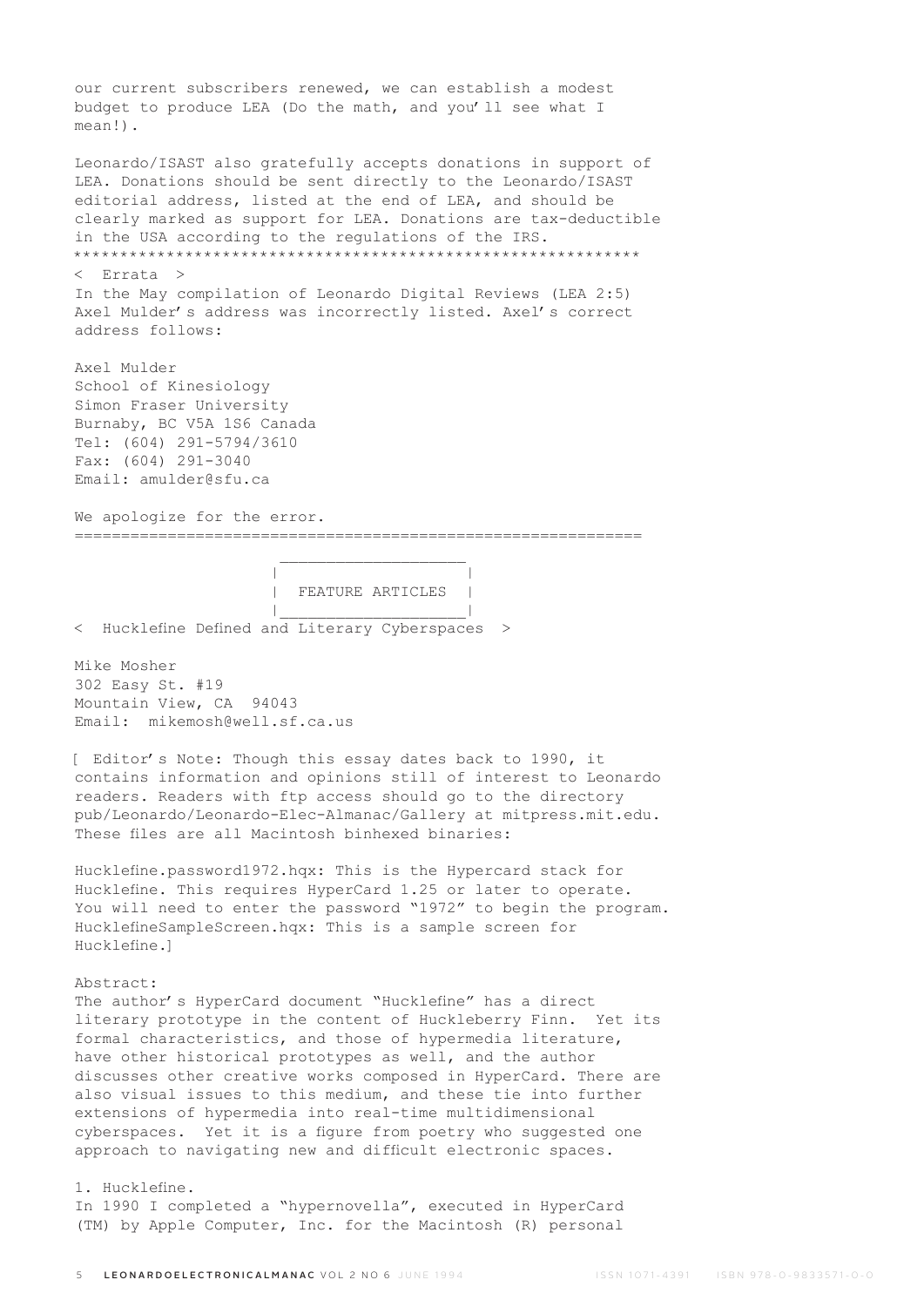computer, as one more contribution to the artistic exploration of desktop hypermedia. "Hucklefine" is a reworking of Mark Twain's 1885 novel "Huckleberry Finn", in what seemed a proper form a hundred and five years later - to play with the interface of language and image.

Huckleberry Finn has been long regarded by the academic canon as America's greatest novel, but at the same time a rather strange yarn of escape from drunken fathers, fake disappearances of children, traveling confidence men, talentless tent shows, cross-dressing, clan feuds and a nearlynching. In distillation of its content one realizes just how weird Huckleberry Finn is, more disturbing than morbidity of Poe or the obsessions of Melville. Besides all that, the work is irradiated by its hero Huck's growing conscious distrust of America's "peculiar institution" of slavery, as others are of the peculiar race relations that have followed it. The American road epic tradition beginning in this book continued through another century's works, through Jack Kerouac's books and through many, many movies. Like films "The Blues Brothers" or "Purple Rain", I have set my "Hucklefine" lightly into an interracial landscape of pop musicians, an arena black and white have both defined themselves with arresting sound and image, intermingling in American culture. Jim becomes James, father of the narrator Hucklefine and traveling companion rather than, like Huck Finn's father, a cruel distant figure to escape.(1) Travel far and wide down the Mississippi River might be a metaphor for travel through the work.

A reading of Huckleberry Finn extracted a few words or motifs from each chapter, and produced a thoroughly subjective aidememoire - a sort of Cliff's Notes in a funhouse-mirror. These motifs or phrases were used or updated through contemporary analogies to be developed into single-paragraph "Hucklefine" chapters occupying half of a single card (a card is a Macintosh screen running HyperCard). The prose was shaped into episodic chunks to fit the field. The 44 cards, following a title card and introduction, maintain a 1-to-1 correspondence with the chapters of Huckleberry Finn.

I chose to experiment with chapters in this work appearing before the reader at random, at first content with the randomness of a "Go Any Card" button after the title card. Upon showing my work to the best hacker I knew in HyperTalk (HyperCard's programming language), Mike Larkin offered a script (code) that also added randomness of the illustration that appeared with any text. His script for Hucklefine randomly displays a single chapter upon the card paired in juxtaposition with an equally random illustration, so the experience of each single-screen chapter is never the same twice. It might be thought of as two decks of cards, side by side, one of text and one of pictures, that with every reading are both thoroughly shuffled. Larkin proposed that the method of entry to each chapter -- the visual effects -- be random as well. He also suggested the "mileage" indicator, consisting of dots approaching a candle, by which the reader knows by a proportionate scale how far into the stack she is; the candle that leads you through the obscurity of the story. All these additions created a much richer work than my original conception, for which I am grateful.

2. Literary Prototypes.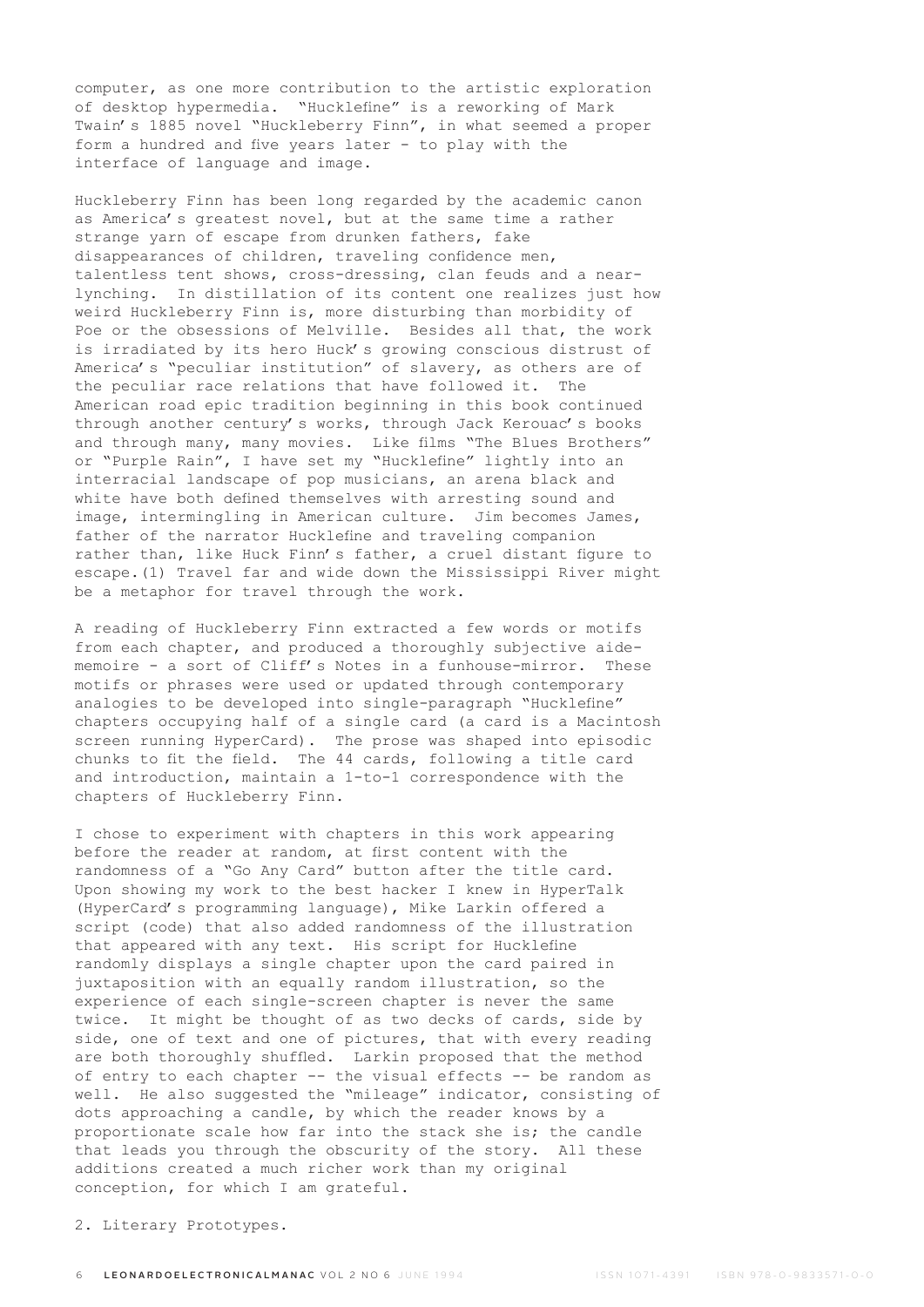Mathematics is one rich source of organizing principles for literature, whether numerical Fibonacci series (2), Reimann's curved space and Klein bottles, mobius strips or randomness. For literary form I looked back to the use of randomness in the cut-up novels and writing by William Burroughs, Kathy Acker and Harold Nourse, and to Marcel Duchamp's visual and Brian Eno's compositional theories and experiments with randomness in the arts. I recalled the highly-choreographed novel Hopscotch by Nobel laureate Julio Cortazar, who claimed its 155 chapters could be read in linear order, or in the alternate one he provided. The phrase "hyper novel" was used by Italo Calvino(3) to describe a form with multiple, short, densely concentrated narratives that emerge from multiple beginnings, which he also summed up in the contradictory image of "the open encyclopedia".

Yet Hypermedia is always a filter, shaping the choices however many. There is always an unseen hand restricting the domain. The task of the artist may be to recognize the "resonance" of the right choices, the subjective peal of meaning, akin to the moment of epiphany that motivated James Joyce. In trying to digitally do that which is province of the analog -- the analogy -- computers can seemingly make only choices at both ends of the spectrum, intelligently logical or programmatically random, pushing the artist's envelope of exhaustion and eventual disinterest from combining all recombinant possibilities. The insightful artist provides the links, the webs of association, in epiphanies of juxtaposition, straining to connect the unconnected and philosophically unconnectible, every scripted stitch in the potential fabric of meaning.

### 3. HyperCard Literature/Art.

There is already a substantial and growing body of interactive creative works utilizing the personal computer. There have been interactive installations where computers access videodisks by artists Lynn Hershman, Stephen Wilson, Michael Naimark and Abbe Don, and all these artists have used a HyperCard front end to run their works and access segments of video.(4) Rachel Leventhal's "Kiosk" allowed the viewer to activate with HyperTalk-programmed videodisk segments of women speaking by standing upon the Nintendo Power Pad on the floor. In 1992 Judson Rosebush, publisher of PIXEL magazine, was developing a HyperCard-driven multimedia piece about the first Atom Bomb test at Los Alamos, New Mexico that incorporated personal photographs and memoirs of the site, seeking a balance of both factual information and subjectivity.(5)

Yet there are also many works of interactive fiction designed directly in HyperCard, their creators willing to trade the program's restrictions of black-and-white imagery, limited animation and sound capabilities for its ease in programming. Some of its first hyperliterary works were wordless stories for children by Amanda Goodenough (6). Ellen Chait's "By Love Insured (Chapter One)" (7) played with popular soap opera and romance-novel conventions carried over into innovative electronic form. Mary Beams' "Aging at the Speed of Light", interweaves branched stories told from the viewpoints of three characters who are depicted onscreen in line drawings created in HyperCard's own Paint tools. Colette Gaiter's "The Pyramid" links a number of animated segments of sound and imagery to question racism and sexism prevalent in politics and society, and effectively uses scanner-appropriated imagery from American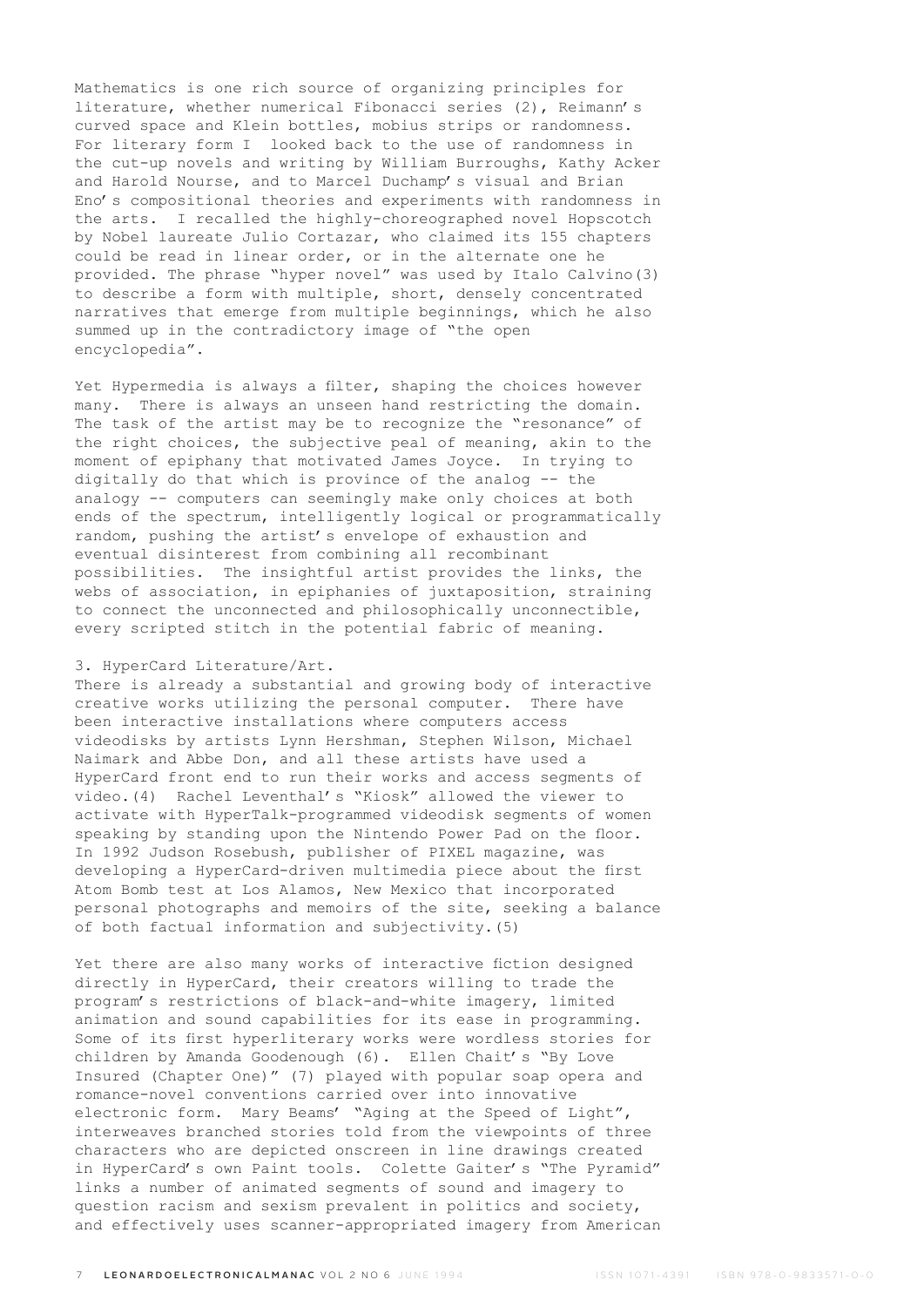history and contemporary print media with a cinematic sense of timing and design.(8)

William Dickey, a mature poet retired from a long university career, published interactive poems in HyperCard, each 800k disk holding a self-contained interactive experience of text, sound and skilled graphic design honed in years of book publishing. The bodily actions of desktop interactivity, seeking and finding the hot buttons and clicking the mouse to proceed, enhance the experience of "unlocking" the meaning(s) of the poems.(9) Eastgate Systems, Inc. has published several titles of interactive fiction for the Macintosh -- including an issue of a literary review in electronic form -- as well as educational hypermedia software (10). Activity in HyperCard fiction is not only restricted to the United States, as interactive works were demonstrated by Harry McMahon and Bill O'Neill of Ulster in 1989.(11)

### 4. Visual Issues.

Artists in our time often choose their imagery by getting things free, appropriating cut-and-paste information (Punk collage, Rap sampling). The digitizable world is not one of scarcity. In digitized onscreen information text and image ultimately become one. In low-tech form, text and image combine in the comics, the Japanese manga and the misplaced "realism' of the fotonovela popular in Mexico. The illustrations to "Hucklefine" are collages of imagery digitized with the Apple (R). Scanner before any further manipulation. Some are more like Jim Dine's savvy offhand book illustrations(12) -- where the artist's Duchampian hand often selects a readymade image -- than the careful and ornate collages of Max Ernst's "The Hundred-Headed Woman" or those of Ernst's follower, the late San Franciscan Wilfred Satty. "Hucklefine"'s visual imagery sometimes relies on its own randomness for the connections, the reverberations of meaning, even before that of its relation to the text.

All electronic literature expects much of its graphic interface. One formal problem of hyperliterature is that it's difficult to ask someone to read any text onscreen, an unnatural experience somewhat like looking into a flashlight. Yet the perception of text must be different from conventional viewer attention to television. NASA found out that the eyes were best at scanning a whole arc, not just twenty-four inches in front of the face, quotes interface designer Michael Kalil, who complains how "the energy patterns of electronics have been locked in the familiar forms of the typewriter and TV."(13)

# 5. Hypermedia as Cyberspace.

Literature often works to prototype the world. A HyperLiterature -- an artist-generated graphic hypermedia - might also prototype some of the problems that will be encountered in participatory real-time three-dimensional cyberspaces, called Virtual Realities. A HyperLiterature would be a logical step in the tradition of the lineage of the allencompassing "total" multisensory work of art that began with ritualized pageants, carried through ornate Wagnerian operas(14), then manifested in this century  $-$  at great corporate cost -- in the cinema. Many choices of the cinematic auteur were democratized in the 1970's and 80's and put in the hands of the spectator in numerous gallery installations of interactive art.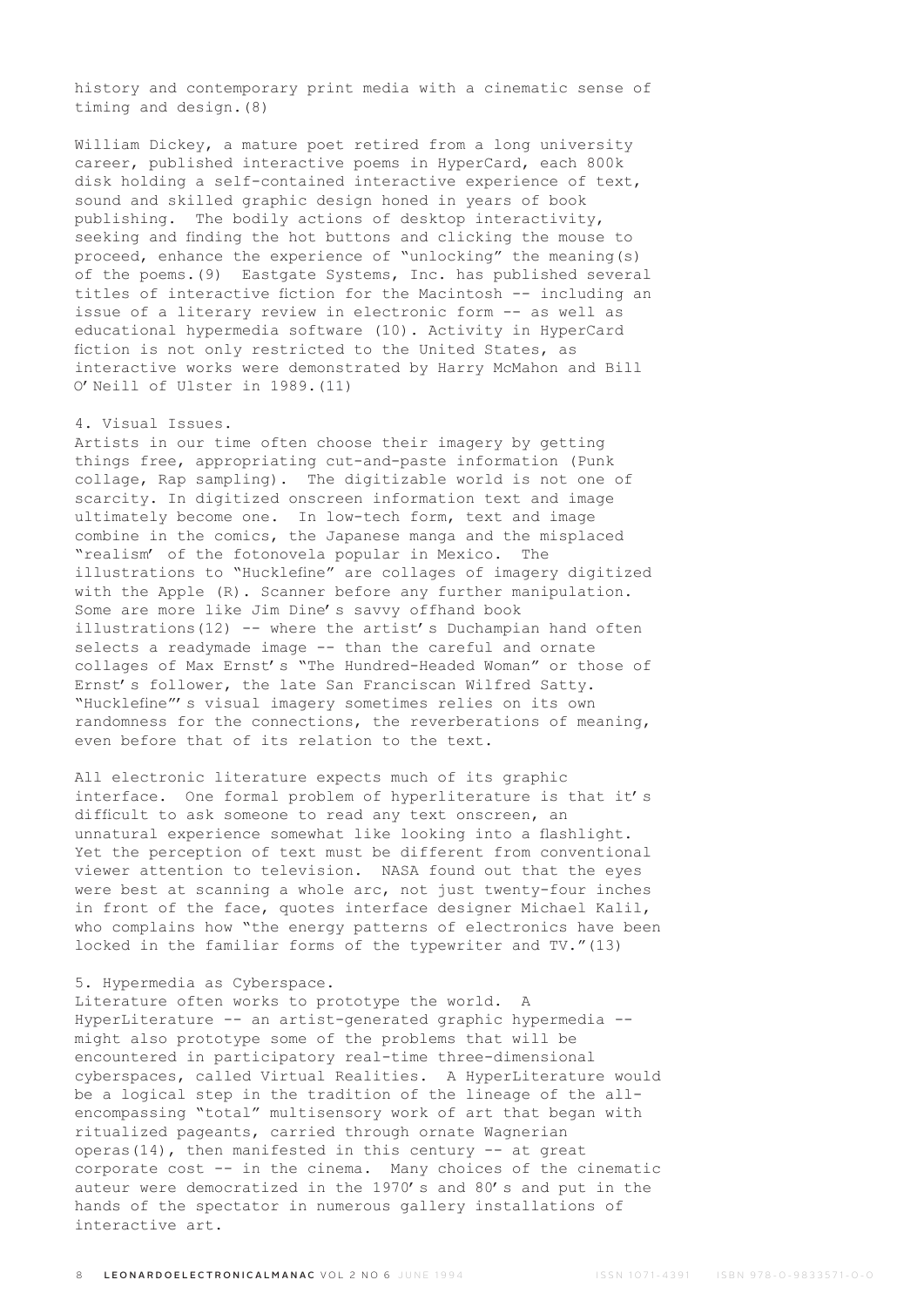The Virtual Reality generator that will descend from this history has to be "desktop" as well, cheap and democratic, networked for multiuser consensual realities but selfsupporting when the user wishes to traverse a reality solo. The cyberspace vision of William Gibson rests on the assumption of networked, total connectedness. You jump, and a circuit is there to support you. In an Eighteenth-century engraving of one recommended treatment of the insane in asylums, a box placed over eyes an immobile figure in a chair to induce restfulness. In the 1975 movie directed by Nicholas Roeg, "The Man Who Fell to Earth" is shown watching multiple television screens simultaneously in a memorable image that immediately conveys his alien-ness. In 1990 the experimental voyager in virtual reality isolates himself with eyephones, and multiple screen-within-a-screen television is the choice of the up-todate information consumer in the last decade of the 20th century. Notions of "interaction" with multisensory information change rapidly.

HyperCard may also visually prototype developments in Virtual Reality. HyperCard has limitations in its sensual quality but is strong in linkage and structure, often the most important part of the participatory software experience. A 72 dots-perinch (dpi) digitized image conveys its information much as a grainy black-and-white film can. There are many satisfied power users of HyperScan, the product Bill Atkinson designed (apocryphally, over a weekend) to ship with the Apple Scanner, offering sixteen different 72 dpi dithers. A mind like Atkinson's might create a "dirty" black-and-white real-time virtual world replacing the cool poster-color arenas of some current Virtual Reality systems. Rather than flat color surfaces I'd like to enter a "dirty and dark" room generated in the bitmapped 72 dpi. of HyperScan. How little resolution in black and white is required for the convincing depiction of moving surfaces? The murkiness of the peppery dither might simulate the shifting haziness and lack of hue the human eye experiences in low-light conditions. Like the monochromatic etchings of Goya or lithographs of Redon, it could be very evocative indeed.

### 6. The Wanderer in Literary Cyberspace.

Imagery upon interactive real-time geometric surfaces is only a problem of rendering and processing time. Elliot Soloway points out that the advances of the 1980's were made in the realm of hardware, but those of the 1990's will be in software, and the curve of computing power climbs so exponentially over time that the resolution of issues now stymied by lack of computing power will soon be moot.(15 ) What is the human image processing equivalent of MIPS? Conspicuous erudition and allusions in a work such as T. S. Eliot's "The Waste Land" could be fulfilled in Hypermedia, where a work of art could annex its own contextualizing library. I predict some hyperliterature will demand the research intensity of massive late-nineteenth-century novels,(16) or will bury within itself the rich surface detailing of fin-de-siecle examples like the cluttered panoply of Gustave Flaubert's "Temptation of Saint Anthony" and Aubrey Beardsley's "Under the Hill". (17) Excess of imagery might lead to the detachment and quasiweightlessness felt in a museum. Perhaps "Stendhal's Syndrome", the anxiety one feels upon being overwhelmed by too many works of art, is a desirable one? Discussing a browse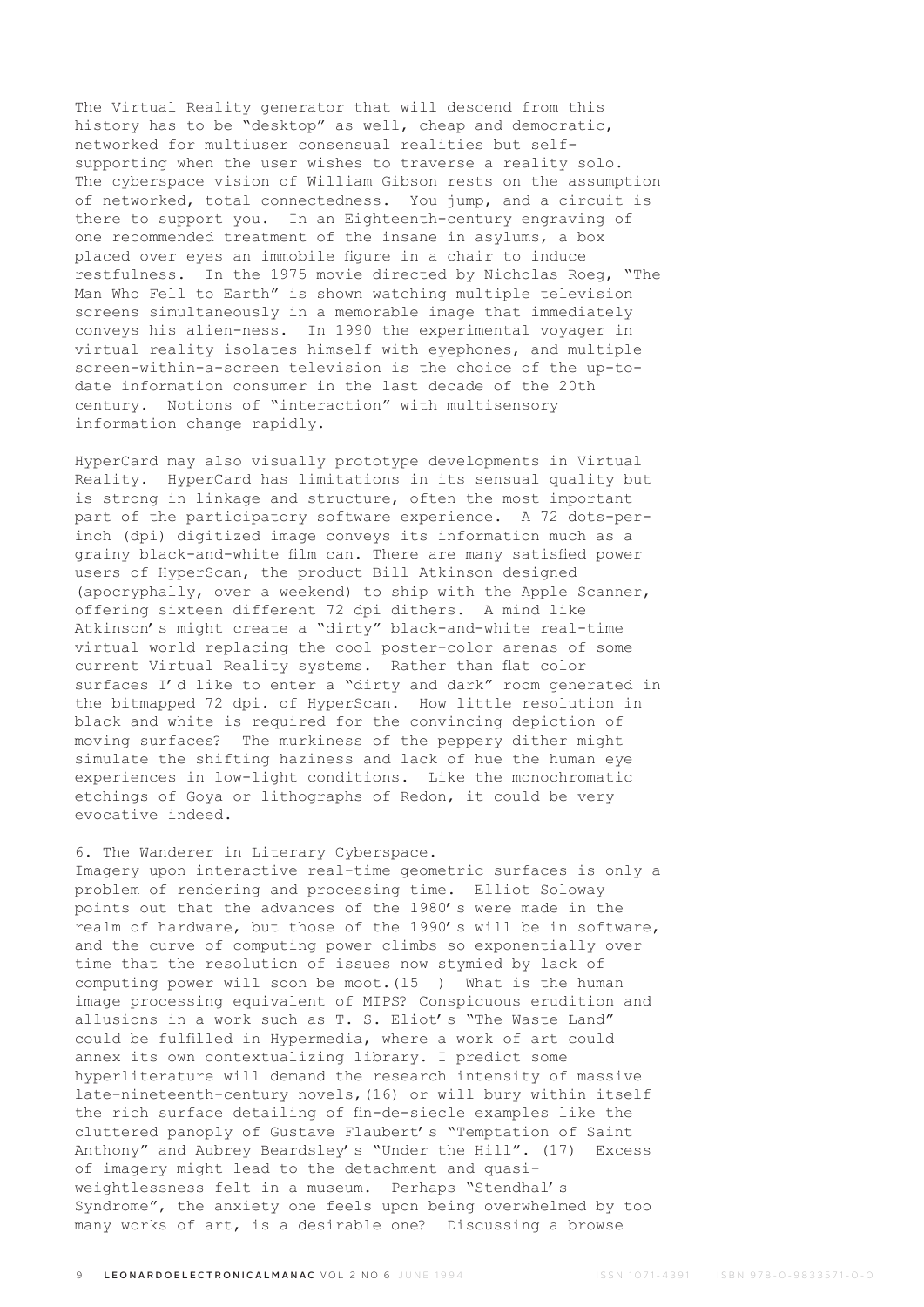through the hypermedia of Compton's Encyclopedia CD, Soloway found himself "lost in the hyperspace"(18), something now defined as the space between usefully-linked contextualized electronic information. In this realm I return to notions of a randomness more like Sunday afternoon in a public library, finding what you didn't know you were looking for, a useful enough mode of choice when intuition becomes overwhelmed, the opening up within the cyberspace of some ambiguity and unplanned action.

A model for the subjective experience of unstructured navigation in structured hypermedia or a rich and contentpopulous Virtual Reality might be found in one Nineteenth century artistic model -- not that of the aesthetic totalist Wagner but the poet Charles Baudelaire. Walter Benjamin notes in Baudelaire's writing a new kind of urbanite, the flaneur, the dawdling(19) public man reading and watching in the cafe, melancholy and witty, urban and urbane. Moving among the crowd at once detached and part of it, Baudelaire's hero "becomes their accomplice even as he disassociates himself from them. He becomes deeply involved with them, only to relegate them to oblivion with a single glance of contempt".(20) "...Neither engulfed nor at home in the city...He seeks refuge in the crowd...The crowd is the veil through which the familiar city lures the flaneur like a phantasmagoria. In it the city is now a landscape, now a room."(21)

I too am a flaneur in electronic media, for as an artist, I continue to wander. I performed(22) a HyperCard-assisted piece "Christopher Cumulonimbus", where musicians and a vocalist followed motifs in its self-running slide show projection for stage direction; Taylorism applied to performance art, with the timing of the humans set by the machine. Meanwhile I currently have other literary HyperCard pieces in progress, developing incrementally -- in "crystallizing" accretions of linked imagery and text -- as well as by design. Rather than simply publish artist's software in the tradition of artists' books, I am also designing accompanying artistic electronic kiosks for their display, a large wall painting or free-standing sculpture containing a Macintosh and touch screen. None of these works are planned to incorporate the randomness of "Hucklefine".

My own education has always been one form or another of juggling and manipulating vast imagery, the accretion of information and creation of lists, concerns dating back to the cluttered family house and parental Care Packages of textual and pictorial clippings (sometimes as a substitute for personal conversation). Other media in which I have searched for this totality include stylized literature, community murals - collaborative public environments with a high level of surface detail(23) -- and a biographical gallery installation in a form parodying a Natural History museum(24). HyperLiterature, the muralized surface, the museum of fact and artifact; all should soon combine in sizeless cyberspace corridors of the variegated, decorated museum within the properly equipped personal computer. Attendance will be high in the desktop museum, where all participants are designers dancing through their virtual dioramas as insouciantly as they used to flip through books. I intend to be there painting vast virtual murals, writing on its walls or drawing and pasting up the illustrations filling the cyberspaces, where the self is the vanishing point in virtual fictions of public and private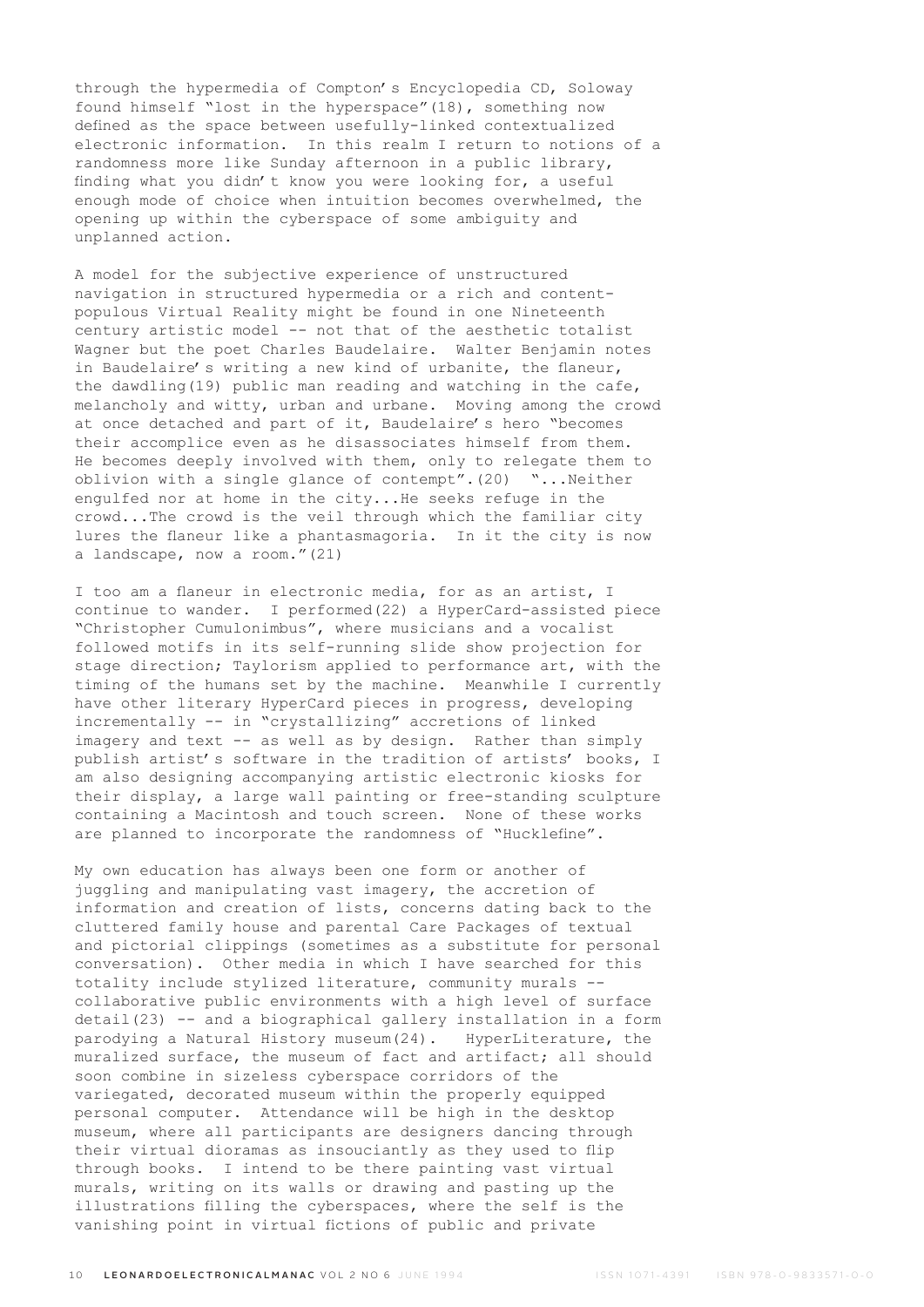scale.

-Notes: (1) As James is heavily inspired by James Brown, "Hucklefine" recalls my 1988 unpublished HyperCard stack, "The Trial of James Brown". In this stack a click upon a button played a digitized sample of James' Brown's vocals in response to each of the prosecution's questions in the courtroom. I also worked with the theme of the musical father and groupie mother in "Those Dovish TuttiFruittiVoodooChill'n Secrets of Love" a privately published comic strip (1984) where Little Richard begets Jimi Hendrix begets Prince. (2) Silliman, Ron, Ketjak, This Press, San Francisco CA, 1978. A book-length poem by a Language Poet. (3) Calvino, Italo, "Multiplicity", Six Memos for the Next Millennium, Harvard Univ. Press, Cambridge MA, 1988. (4) Wilson, Stephen , Multimedia Design With HyperCard, Prentice Hall, Englewood Cliffs, NJ, 1990. (5) Discussed at SCAN '91, the Eleventh Annual Symposium on Small Computers in the Arts, University of the Arts, Philadelphia PA, November 15-17, 1991. (6) Chris Crawford, designer and programmer of the computer game "Balance of Power" cited the stacks about Inigo the Cat that Amanda had originally designed for her child (now published by Voyager Company) as an example of power within the computer industry shifting from programmers to content authors with the rise of user-friendly software tools. Lecture at Apple Computer, Inc., Cupertino CA, 1988. (7) Chait, Ellen, "By Love Insured", HyperAge Media, Berkeley CA, 1989. (415) 549-3867. (8) Gaiter, Colette "The Pyramid: A HyperCard Book" and Beams, Mary "1D and 2D Stories: Aging at the Speed of Light" in Small Computers in the Arts Network SCAN: Proceedings of the Eleventh Annual Symposium on Small Computers in the Arts, University of the Arts, Philadelphia PA 1991. (9) Dickey, William, "Statue Music", Senex Press, 1476 Willard St., San Francisco CA 94117. (10) Eastgate Systems, Inc., Box 1307, Cambridge MA 02238. (800) 562-1638. (11) Nielsen, Jakob, "Trip Report: Hypertext II", on the conference at York, U.K., in June, 1989. I believe this report was published in the Journal of the ACM though I, regrettably, have only an uncited photocopy. (12) Padgett, Ron and Dine, Jim, Adventures of Mr & Mrs Jim and Ron, Cape Goliard Press, London, in association with Grossman Publishers, New York NY 1970. (13) Kalil, Michael, interview in the San Francisco Chronicle, San Francisco CA, March 27, 1990. (14) In our time, the rock n' roll spectacle. (15) Soloway, Elliott (Professor of Engineering, University of Michigan), from his presentation at CHI 1990, conference of the Special Interest Group in Computer-Human Interface, Association for Computing Machinery. (16) The magnitude of its literary research is discussed in Wolfe, Tom, "Stalking the Billion-Footed Beast: A Literary Manifesto for the New Social Novel", Harper's, November 1989. (17) As he lay dying before he could ever successfully bridge image and text, Beardsley expressed sadness that he wouldn't be remembered as a great novelist, only for his drawings (Weintraub, Stanley, Aubrey Beardsley, Crown, New York NY, 1968). (18) Soloway, Elliott, lecture at SIGCHI 1990, Ibid.

\_\_\_\_\_\_\_\_\_\_\_\_\_\_\_\_\_\_\_\_\_\_\_\_\_\_\_\_\_\_\_\_\_\_\_\_\_\_\_\_\_\_\_\_\_\_\_\_\_\_\_\_\_\_\_\_\_\_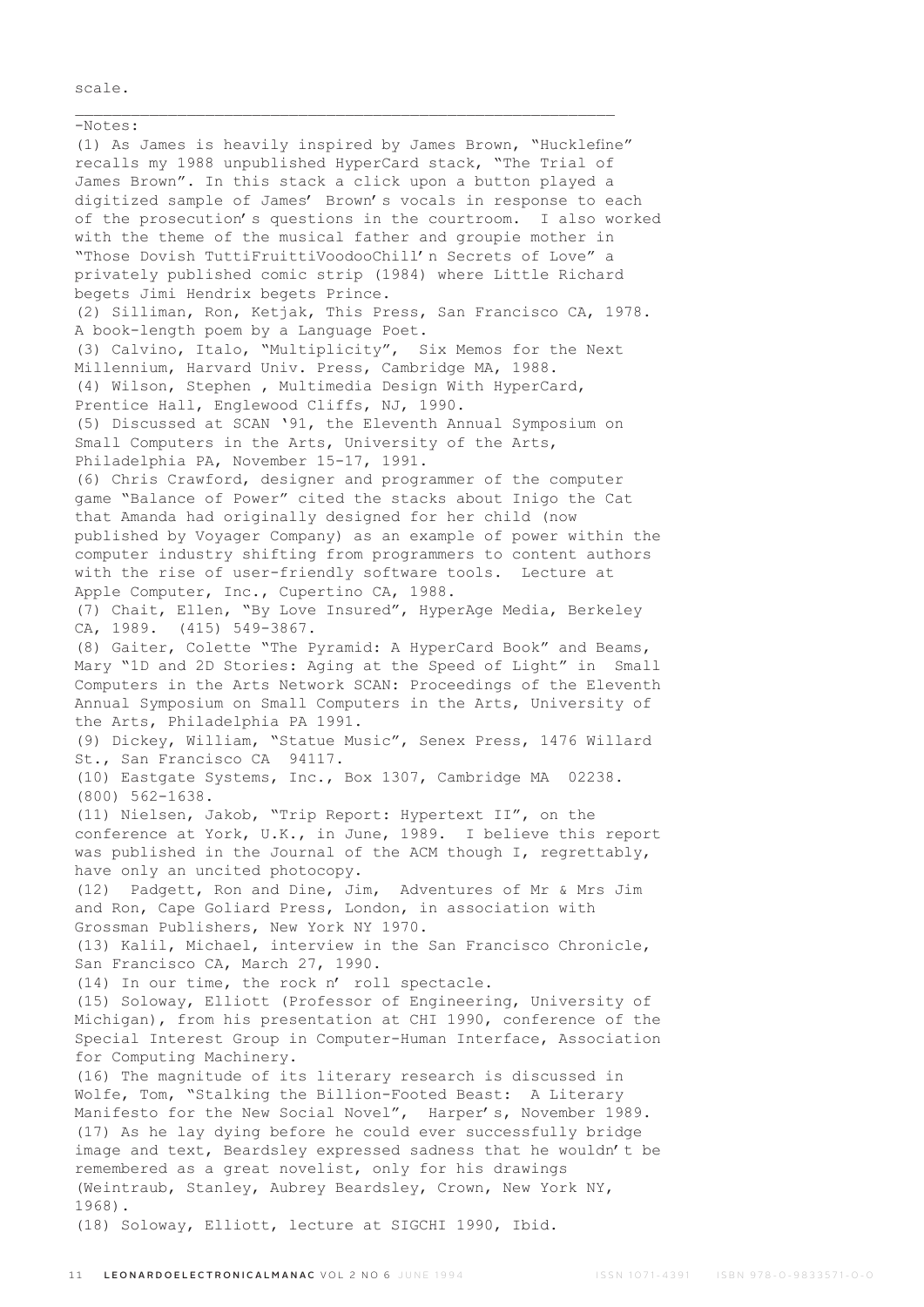(19) Benjamin, Walter, Illuminations, Shocken, New York, 1969, "On Some Motifs in Baudelaire", p.197. Around 1840 aesthetes would take turtles on a leash for a walk in the public arcades in order to set a proper leisurely pace. (20) Benjamin, Walter, Ibid., p.172. (21) Benjamin, Walter, Reflections, New York, Harcourt Brace Jovanovich, 1978, "Paris, Capital of the Nineteenth Century", p.156. Benjamin goes on to criticize the flaneur's sort of bohemianism as that of a shopper without political consciousness, evidently drifting through department stores like suburban teenagers yet without their enthusiasm. And in the electronic realm, is cable TV channel-flipping the meandering stroll of today's flaneur, aimlessly trying to lose his conscious self in the malls of media...? (22) Performed at SCAN, University of the Arts, Philadelphia PA, November 16, 1991, and at the Exploratorium, San Francisco CA, September 2, 1992. (23) Over a dozen murals painted in San Francisco, mostly destroyed, and "The City's Music" at Laguna Honda Hospital in 1990. See Finley, Elizabeth, "Mike Mosher On and Off the Wall", San Francisco Chronicle, May 8, 1990. (24) Mosher, Mike, "The SelfReferenteum", installation at Southern Exposure Gallery, San Francisco, April, 1988. Document The SelfReferenteum, M.F.A. thesis, Conceptual Design Program, San Francisco State University, 1988.

 Macintosh (TM) C 1984 Apple Computer, Inc. HyperCard (TM) C 1987 Apple Computer, Inc. HyperScan (TM) by Bill Atkinson C 1988 Apple Computer, Inc. Apple(R) Scanner C 1988 by Apple Computer, Inc.

An earlier version of this essay was displayed at the Poster Session at Hypertext '91: Third ACM Conference on Hypertext, San Antonio TX, December 15-18, 1991.

 $\mathcal{L}_\text{max}$  and the contract of the contract of the contract of the contract of the contract of the contract of

Entire contents C(opyright) Mike Mosher 1992.

About the author: Artist and consultant in multimedia & interface design, Mike Mosher teaches at Canada College, Redwood City CA. He has exhibited multimedia & hypermedia artwork at the Franklin Institute (Philadelphia PA), FISEA 93 (Minneapolis, MN) & the Exploratorium (San Francisco CA). His article "Art & Technology: Innovations" appeared in Leonardo, vol. 17 no 1, 1984.

"Hucklefine" C(opyright Mike Mosher & Mike Larkin 1990 Not to be reproduced for sale upon any BBS, floppy disk or CD-ROM without written permission of the authors. \*\*\*\*\*\*\*\*\*\*\*\*\*\*\*\*\*\*\*\*\*\*\*\*\*\*\*\*\*\*\*\*\*\*\*\*\*\*\*\*\*\*\*\*\*\*\*\*\*\*\*\*\*\*\*\*\*\*\*\*\*

 $\mathcal{L}_\text{max}$  and the contract of the contract of the contract of the contract of the contract of the contract of

< Storms, a hyperpoem >

Eduardo Kac 725 W. Melrose, 2F Chicago, IL 60657 USA Tel/Fax: (312) 871-4619 Email: u12146@uicvm.uic.edu

[ Editor's Note: Readers with ftp access should go to the directory pub/Leonardo/Leonardo-Elec-Almanac/Gallery at mitpress.mit.edu. These files are all Macintosh binhexed binaries: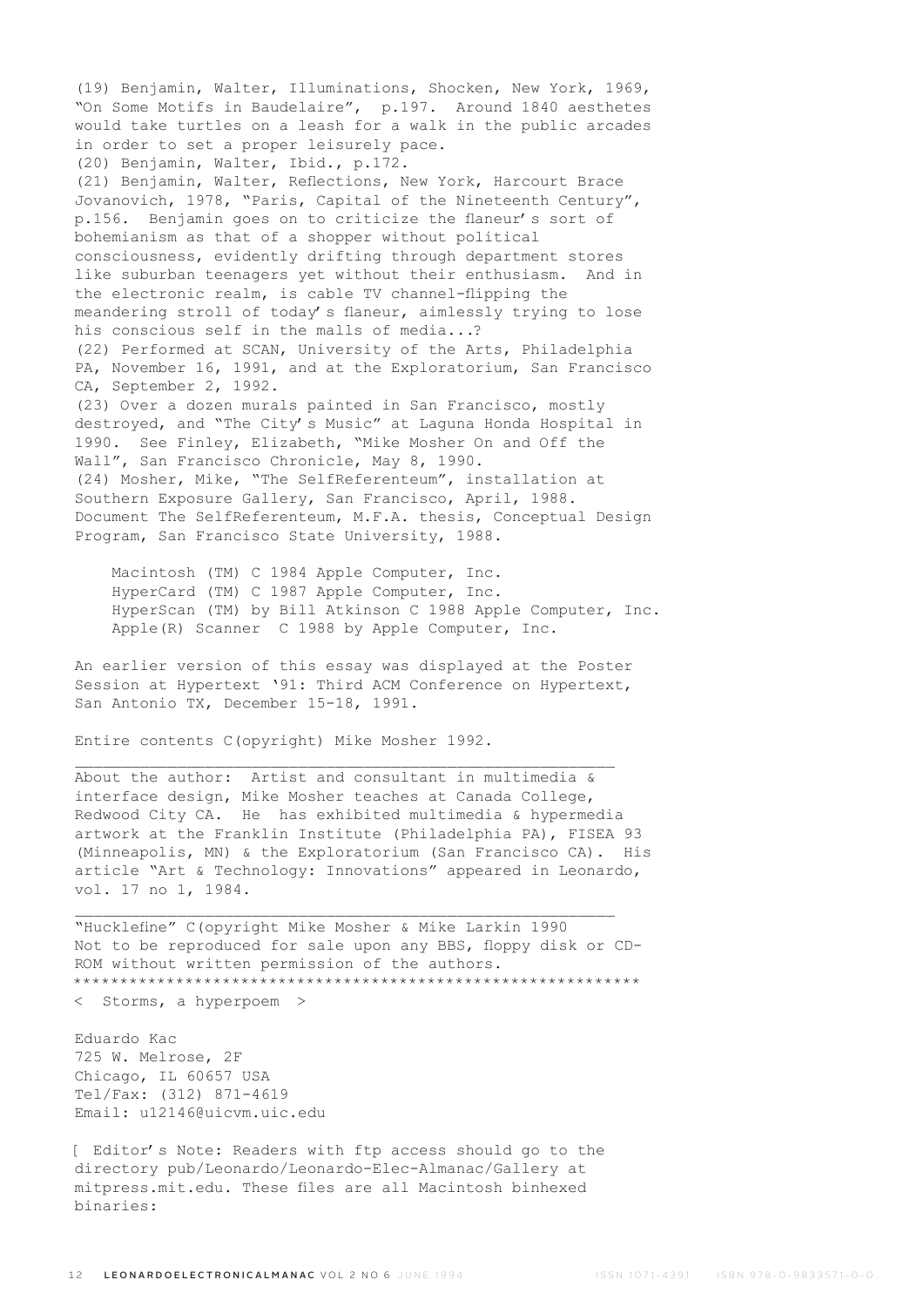STORMS.hqx: This is the Hypercard stack for Storms. STORMSReadme.hqx: This is a summary about STORMS. AboutSTORMS+images.hqx: This is a Macintosh PageMaker 4.2 file of the LEA 2:6 article by Eduardo Kac. The reason for including it here is that the document includes diagrams. linkStructureSTORMS.hqx: This is a diagram file linked to the Pagemaker file AboutSTORMS+images.hqx.]

Looking closely at the cultural dimensions of hypertext, it strikes me that in many ways the discontinuous and metamorphing poetry I've been developing since 1983 with holography shares with hypertext, and with the hyperpoetry created by myself and by others, the same interest for the model of the network, for the readerly interactivity, and for the giving up of absolute textual control on the part of the author. I ask myself, however: if holopoetry promotes a disengagement of the linearity typical of traditional poetry and of the graphic simultaneity of visual poetry, can or should it be considered a kind of hypertext? Holopoetry, which links one letter, 3D graphic fragment, or behavior of a text to myriad others, questions the motionless structure of print-based visual poetry, just as it also questions the authorship and readership created by it.

In 1993 I finished "Storms", my first hyperpoem. It is organized in vocalic and consonantal bifurcations. To navigate through the poem one is invited to click on a letter at any given time. In some instances, navigation can also take place by clicking outside the word. If the reader does not make a choice, that is, if he or she does not click on a vowel or consonant, or in some instances also on empty space, the reader will remain stationary. The poem does not have an ending. This means that one can continue to explore different textual navigation possibilities or quit at anytime by pressing the Command key and the Q key.

After I finished the first draft of this hyperpoem, I noticed that its structure was very similar to the diagram of sefirotic systems typical of the Kabbalah. This made me realize that I could push it further, by borrowing some links I observed in a particular sefirotic system. Kabbalistic writing and mysticism have always had a formal influence in my work, and this influence has resulted in holopoems such as "Abracadabra" (1984/85), "Shema" (1989), and "Multiple" (1989). But the difference is that this time there is a remarkable similarity between the actual structure of my hyperpoem, which promotes the branching from one textual unit to another, and the structure of this metaphysical tree.

In poetry words are not used, as in ordinary discourse, just to make a point, but to craft a verbal composition. In linear poetry the presence or absence of accent in a word is like the presence or absence of accent in another word. Syllables become units of measurement. Verbal messages are works of art because poets of all eras and nations have always carefully selected and arranged words in a particular way, so that their qualities (aural properties, connotative or denotative meanings, graphic form) can resonate within the poet's particular system. As wrote Louis Zukofsky, "condensed speech is most of the method of poetry (as distinguished from the essentially discursive art of prose)". While this is still true in hyperpoetry, what seems to be at stake now is a disengagement of the textual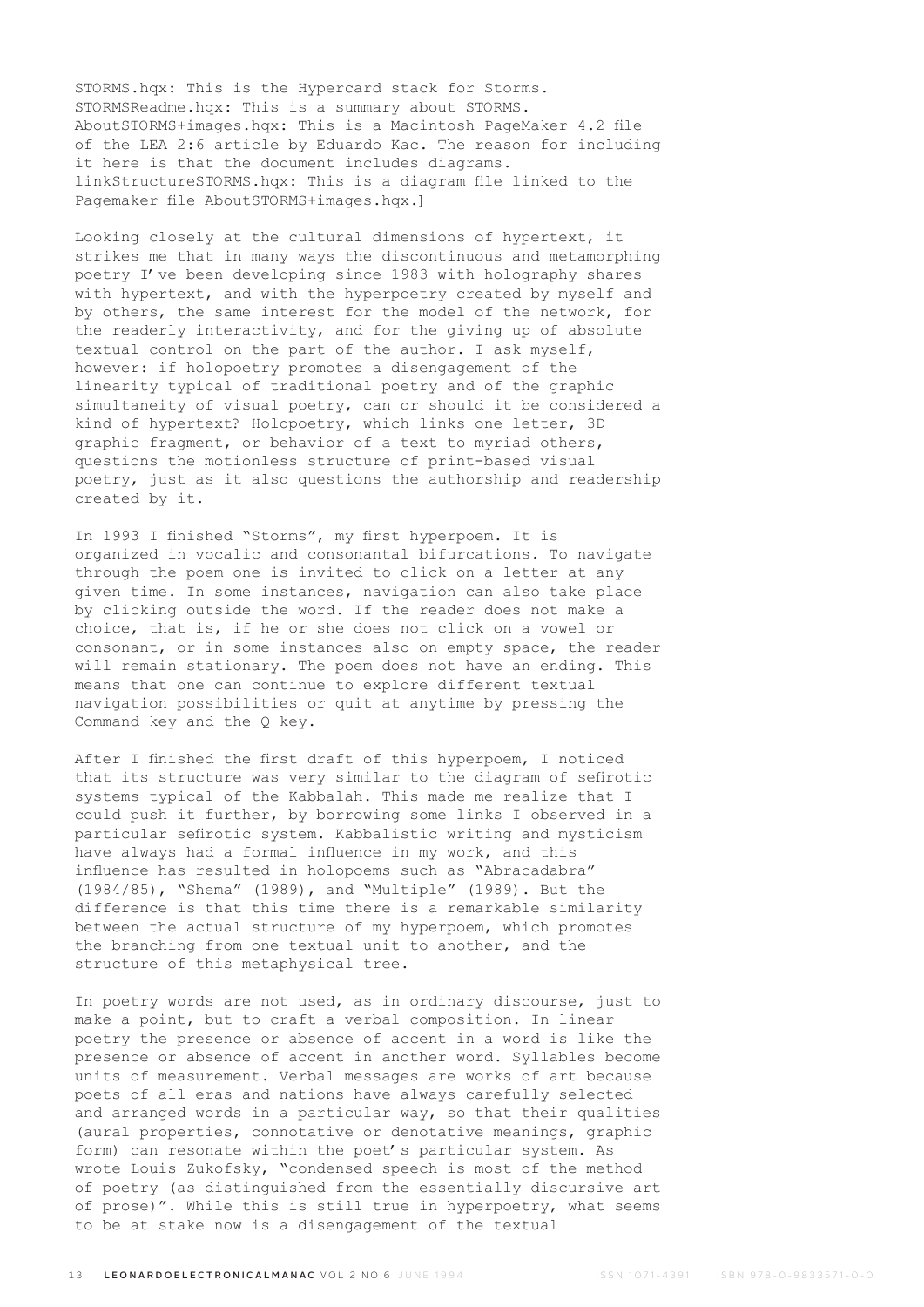distribution characteristic of print. The node - and not the syllable - from which links irradiate is the new unit of measurement. The writer now defines the work as crisscrossing axes of combination. The reader has to make selections in a way that is similar, albeit not identical, to the way the writer has. The reader is now presented not with one narrowed-down selection of words in strings or in graphic layouts, but with an electronic field that is a complex network. In each node the poet will deploy text or add sound and moving images to it. In "Storms" I decided to work with text alone.

 | | | PROFILES | |\_\_\_\_\_\_\_\_\_\_\_\_|

< The File Room - an Interactive Computer Project addressing Cultural Censorship >

=============================================================

 Initiated by Muntadas and produced by Randolph Street Gallery

Paul Brenner Randolph Street Gallery Tel: 312.666.7737 Fax: 312.666.8986 Email: randolph@merle.acns.nwu.edu, porco@mcs.com

Chicago Cultural Center 78 East Washington Street, Chicago Michigan Avenue Galleries, 1st Floor May 20 - September 4, 1994

 $\mathcal{L}_\text{max}$  and  $\mathcal{L}_\text{max}$  and  $\mathcal{L}_\text{max}$  and  $\mathcal{L}_\text{max}$ 

Randolph Street Gallery (RSG) joins internationally renowned artist Muntadas to present the debut of The File Room, his new project that expands our understanding of cultural censorship. The File Room utilizes the latest communications technology to document numerous individual cases of censorship around the world and throughout history with an easy-to-use, interactive computer archive.

The File Room is an illustrated, on-line archive of cases of cultural censorship which you can browse as well as add cases. It is accessible via the Internet and World Wide Web through Mosaic. An introduction and instructions are provided on line.

URL:

http://fileroom.aaup.uic.edu/FileRoom/documents/homepage.html

# The Development of The File Room

Conceived by Muntadas close to 10 years ago, The File Room is the latest project in a series of works that address power relations in society. The series has included his internationally-presented installations The Board Room and The Stadium. Born in Spain and based in New York since 1971, Antonio Muntadas' artworks take form in video, multi-media and installation. In the past three years his projects have been exhibited in New York, Tokyo, Stuttgart, Jerusalem, Winnipeg and many other cities. He has recently completed a ten year video study of the art world entitled "Between the Frames" which will be presented in 1994 in Bordeaux, France and at the Wexner Center in Columbus, Ohio.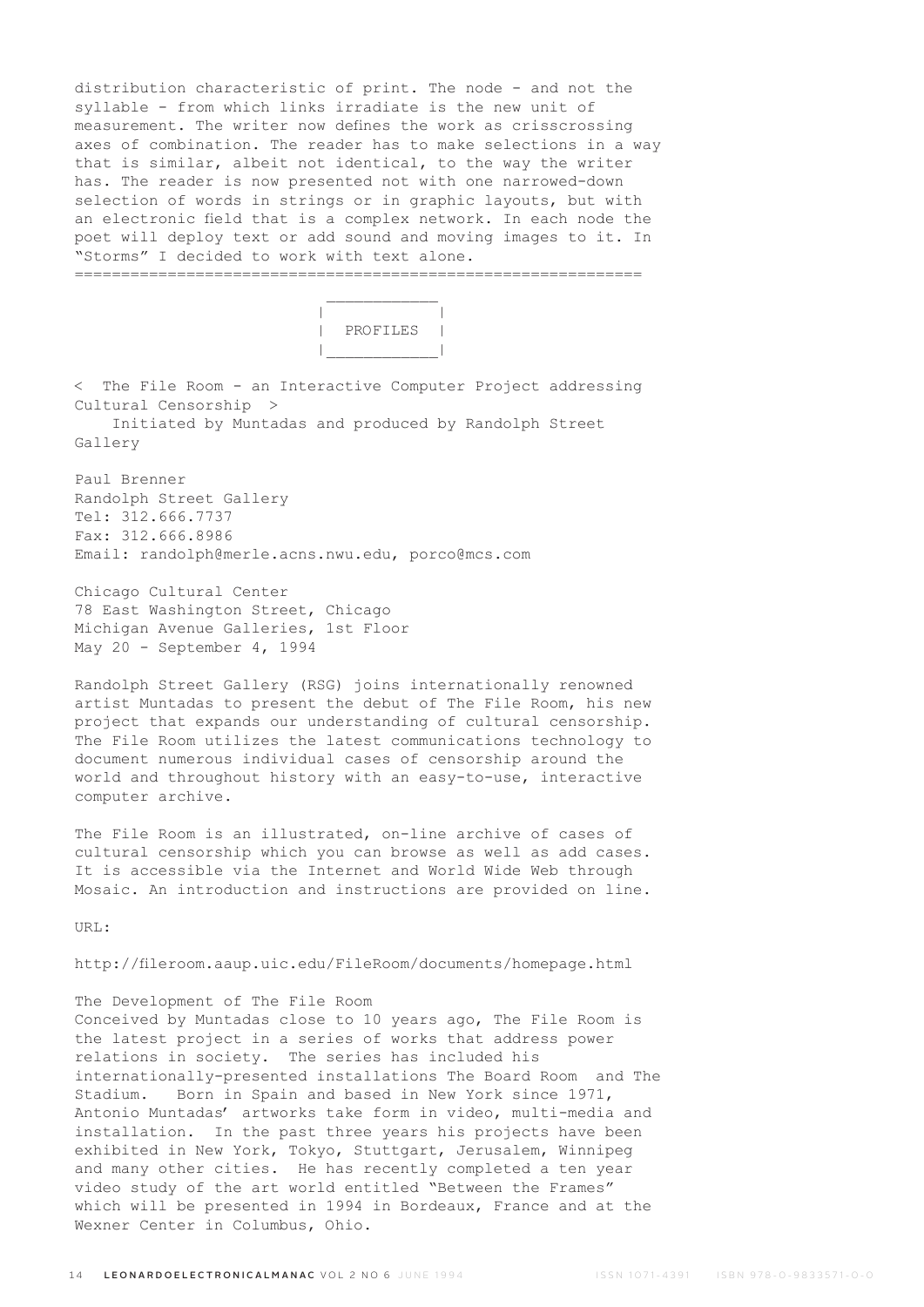In producing The File Room, RSG continues its commitment to generating activities and exploring issues that probe the intersections of art and society. Two and one-half years ago, Muntadas and Randolph Street Gallery began developing The File Room for public presentation in Chicago. As the archive is symbolic of the need for free and open communication, and because its format employs the latest in telecommunications technology, Muntadas created a collaborative forum for developing The File Room. Over a series of visits by Muntadas to Chicago, The File Room has developed as a collaboration drawing upon the resources and expertise of many organizations and individuals.

At an artist residency in September 1993 at the University of Illinois at Chicago, Muntadas publicly introduced the project and began working with its School of Art and Design to develop the technical elements of a hypertext, multi-media database which will be accessible through Internet. Northwestern University has provided an Internet connection and technical support for the development of the project. The Banff Centre for the Arts (Alberta, Canada) awarded The File Room a working residency as part of this year's Nomad Networks program, for the research and development of global networking art projects. Muntadas was an artist in residence at the School of the Art Institute in February 1994 where he lectured on his previous work, putting The File Room in the context of his public installations. Student researchers in New York, Paris, and Chicago have been contacting information sources, researching, soliciting submissions from individuals and entering information on censorship which has come from existing resources such as People for the American Way's ArtSave project, the ACLU, the American Library Association's Office of Intellectual Freedom, the Chicago Artists Coalition's archive on censorship and many other organizations and individuals. Through mailings and postings on the Internet, censorship information has come to RSG from around the world and as The File Room will remain an open system, users will be able to continually submit cases as the archive grows.

A bibliography citing source material dealing with censorship in the cultural sphere will be part of the archive, along with a list of anti-censorship resources. A publication on The File Room will be available later this summer. It will include essays by Rachel Weiss, Herbert Schiller, Robert Atkins, Carol Becker, Judith Kirshner and others.

# Experiencing The File Room

The File Room challenges existing definitions of what constitutes censorship, and creates a forum for discussion and exploration of the many issues surrounding acts of cultural censorship. Presented by the Department of Cultural Affairs at the Chicago Cultural Center, the physical design of The File Room installation symbolizes information control. The walls of the space are lined from floor to ceiling with metal filing cabinets. Ten computer terminals accessing the archive will replace file drawers in the cabinets. The archive opens with definitions of censorship gathered from a number of different sources. These divergent opinions establish a wide range of what constitutes an act of censorship and introduce the subjective nature of the concept.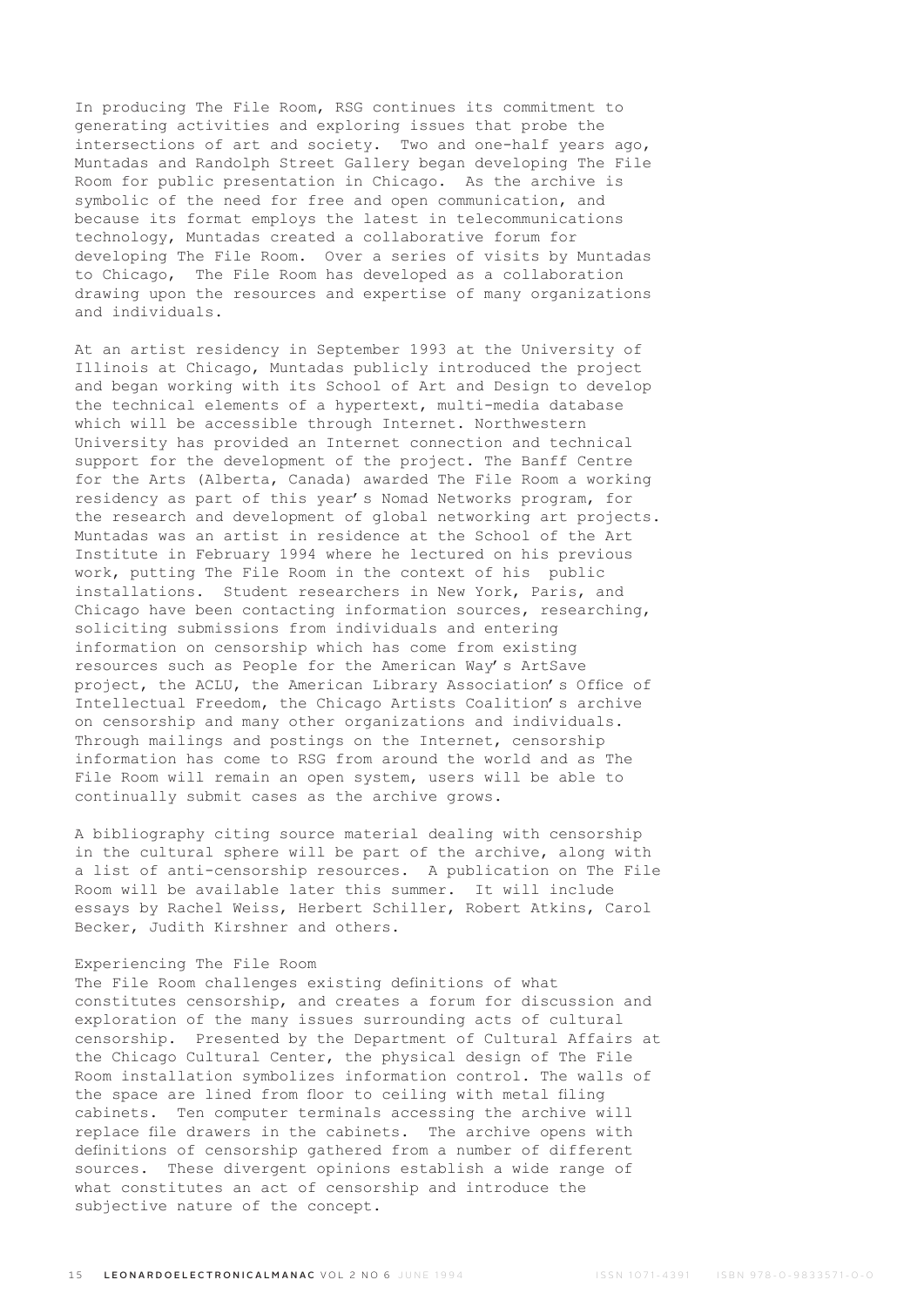As Robert Atkins of The Village Voice has written: "What's censorship and who's a censor? For some of us, moving a controversial artwork from a prominent to an obscure place in an exhibition hall fits the bill. But what about a juried show at a mall that excludes nudes? Or an art institution that never shows the work of artists of color? And let's not even mention self-censorship. Antonio Muntadas' The File Room may be the first artwork-cum-exhibition to grapple systematically with such matters, while documenting 500 years of arts censorship and human rights violations."

The project will include cases of censorship in the areas of visual art, music, dance, theatre, performance, literature etc. and will not be limited to cases of censorship of individual artworks. Included among the instances of cultural censorship are the suppression of artists' careers; bans on entire media or subject matters at various times in history; selfsuppression by those in fear of reprisals; denied or limited access to information on cultural achievements by entire groups or non-inclusion of such information in "authoritative" sources compiled by majority representatives. The continually growing archive will begin as a prototype, to be shaped by ongoing research and by submissions from around the world.

In addition to the Cultural Center, RSG's Projects Space housed The File Room office from May 20 - June 18, where visitors had access to the archive from an on-line terminal which also allowed browsing through other Internet resources. The electronic archive of The File Room is accessible internationally to users of the Internet by way of Mosaic. This program allows easy access to text, images and sound housed in computers worldwide.

The Information Superhighway (e.g. the Internet) holds immense power for the future of worldwide communication and resource accessibility. The File Room intends to use this Superhighway to demonstrate its capabilities to bypass more traditional means of broadcasting and its potential for grassroots activism. Yet these capabilities are threatened now by the mega-mergers in telecommunications and the federal policies that are in formation. It is hoped that projects like The File Room will interest more people in the fate of the Information Superhighway, and activating the role in its development.

Financial support for The File Room has been provided in part by the National Endowment for the Arts, the Richard H. Driehaus Foundation and the Playboy Foundation. Randolph Street Gallery is a nonprofit artist-run center, celebrating 15 years of supporting and generating activities at the intersection of art and society.

=============================================================

 $\mathcal{L}_\text{max}$  and  $\mathcal{L}_\text{max}$  and  $\mathcal{L}_\text{max}$  and  $\mathcal{L}_\text{max}$ 

|\_\_\_\_\_\_\_\_\_\_\_\_\_\_\_\_\_\_\_\_\_\_\_\_\_\_\_\_|

 | | | LEONARDO DIGITAL REVIEWS | | JUNE 1994 |

Editor: Roger Malina Editorial Coordinators: Mason Wong and Geoff Gaines Editorial Intern: Susanna Camp Editorial Assistant: Gene Cooper Editorial Advisors: Chet Grycz, Judy Malloy, Annick Bureaud, Marc Battier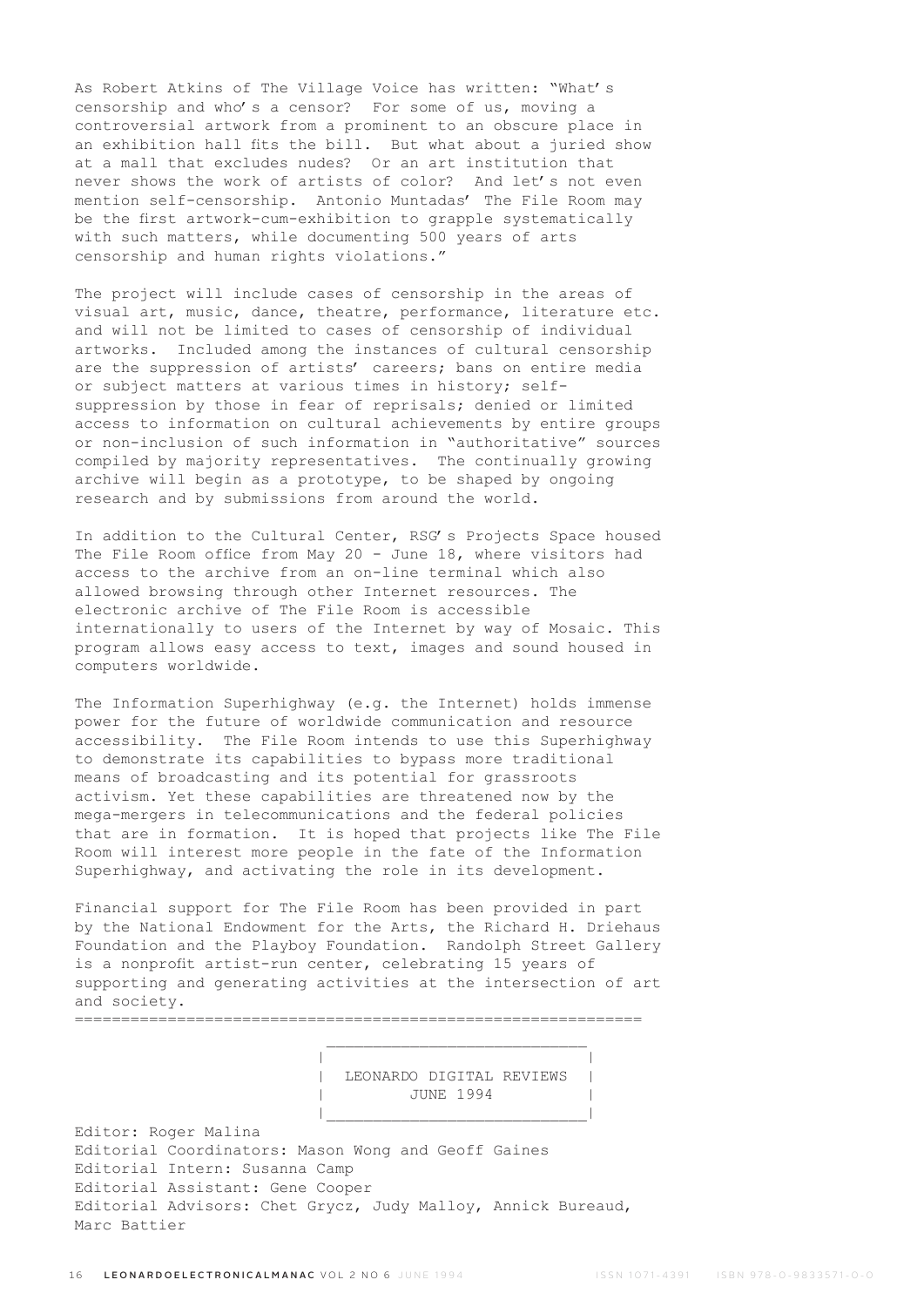Review Panel (includes): Rudolf Arnheim, Simon Penny, Sonya Rapoport Mason Wong, Stephen Wilson, Robert Coburn, Marc Battier, Thom Gillespie, Jason Vantomme, Geoff Gaines, Clifford Pickover, Axel Mulder, Francesco Giomi, Richard Land \*\*\*\*\*\*\*\*\*\*\*\*\*\*\*\*\*\*\*\*\*\*\*\*\*\*\*\*\*\*\*\*\*\*\*\*\*\*\*\*\*\*\*\*\*\*\*\*\*\*\*\*\*\*\*\*\*\*\*\*\*

< EXHIBITION REVIEW: A review of some recent interactive art: keep it out of art museums! >

Reviewed by Roger F. Malina. Email: davinci@uclink.berkeley.edu

I am gradually forming the opinion that shows of interactive art in art museums are generally such a disaster, that they are antithetical to the development of these new exciting computer mediated art forms. This view crystallized for me during a recent viewing of Patrice Caire's virtual reality work "Cyberhead... Am I Really Existing?" at the San Francisco Center for the Visual Arts.

I went to the art gallery, delighted to see a city-sponsored gallery displaying virtual reality work, only to find that the work was out of order. The stereoscopic viewer was down. All that was showing on the wall of the dark installation space was a linear film of the computer animation videotape of the source material used to create the artist's virtual world. That the work was out of order on a weekend, when the gallery's audience is at its largest, is a reminder of how ill-equipped art museums are for this type of medium. Most museums seem to have systematically resisted every technical innovation introduced by artists, and in so doing have failed to keep up with the high-technology requirements of these new kinds of art forms.

Patrice Caire's visual material is intriguing in its presentation. The artist has compiled a number of Magnetic Resonance Imaging scans of her entire body. These scans were combined with separate scans of the artist's hand, to create animations on videotape. As computer animation however, the work did not succeed in capturing my attention . As a scientist I have seen many MRI images, and as a juror at computer animation competitions, I am familiar with work which consists of the morphing of successive images into each other. (I admit to having a low tolerance for novelty in computer animation, since most of this kind of work was explored by experimental film artists in the first half of this century.) In any case, I am intrigued by artists' use of visual material derived from extra-sensory examination of the human body.

According to the leaflet distributed at the exhibit, Caire's work lets the viewer enter into a reconstructed model of the artist's head: first into the eye, then the optic nerve, different parts of the brain and auditory system, and finally exiting through the ear. The visual experience is enhanced by a three-dimensional soundscape by the composer Pierre Vasseur. [The real-time computations are carried out on an Onyx (TM) Reality Engine (TM) from Silicon Graphics, Inc.; the real-time sound spatialization is effected by four Beachtrons from Crystal River. The World Toolkit Virtual Reality Software is from Sense8, and the stereoscopic boom is a BOOM2C from Fakespace (TM).]

The work itself is staged in a darkened gallery with the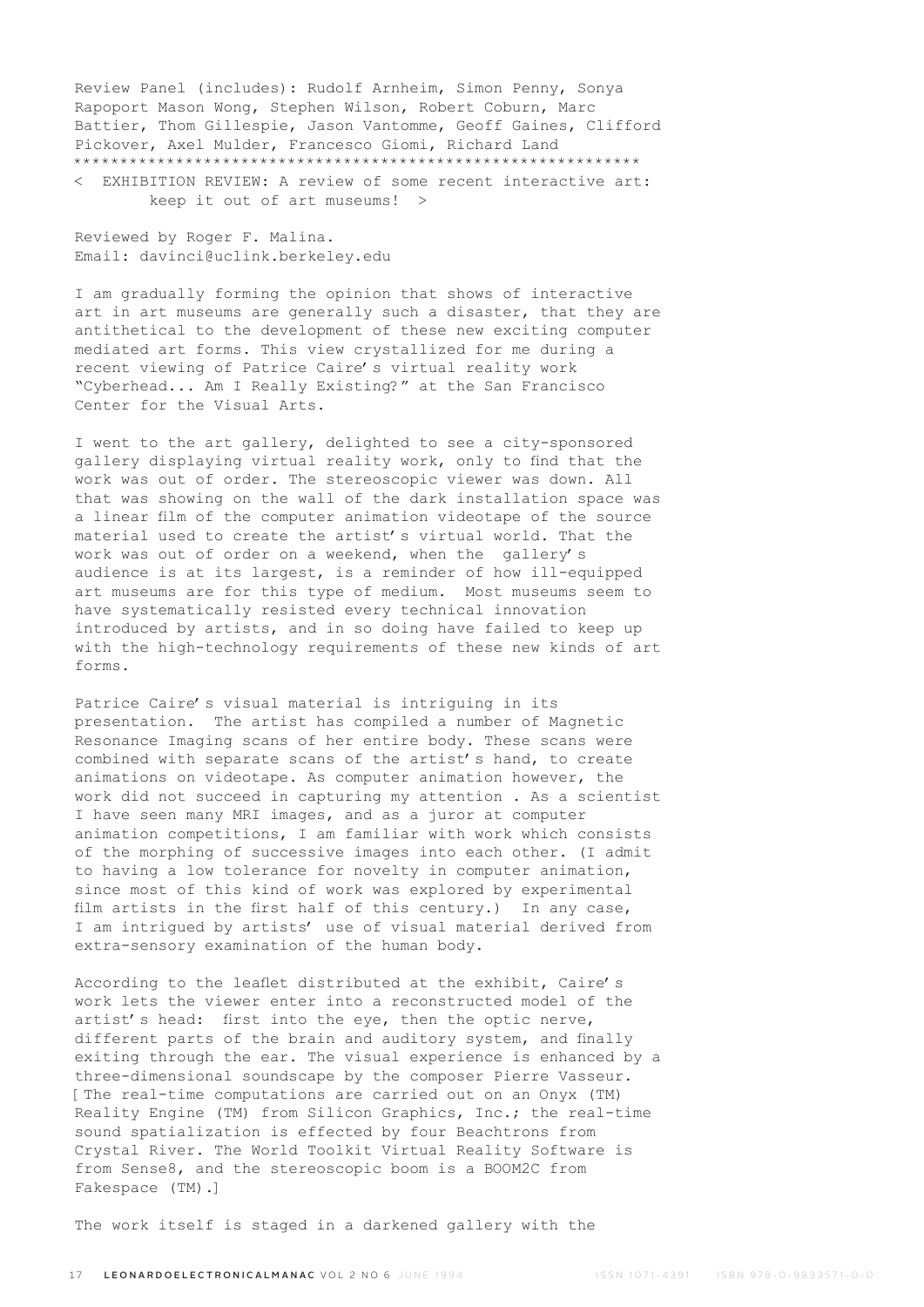stereoscopic boom viewer dramatically located in the center of the room, almost sculptural in its mounting. Chairs are located around the room so that while one viewer explores the virtual world through the stereoscopic boom, the remaining viewers become an audience, watching both the linear videotape run on the wall, and the chosen viewer looking through the boom. The whole physical context of the work harks back to 1970s and 1980s gallery art installations, and privileges real physical accoutrements irrelevant to the piece. However, the artist has had access to the best technical systems and I look forward to seeing the piece fully on a later visit.

Since I could not view Caire's work, I wandered into a screening room where Anne McGuire's "experimental" film "Strain, Andromeda, The" was screening continuously. This film consists of a re-editing of the 1970s science fiction melodrama "The Andromeda Strain". McGuire cuts the movie apart scene by scene, and rearranges it again backwards, from end to beginning. This one editing device is the whole contribution of the artist to the work. I could only reflect that this was an linear film work which should really have been created as an interactive one. The artist's selection of a new ordering of the filmic material was only one of many possible re-edited interpretations. As a viewer, I was left passive witness to the artist's interaction with the original film. New interactive media are inherently suited to this kind of nonlinear, viewer-selective, re-ordering of the artist's source material. A recent commercial example of this media is Todd Rundgren's CD-ROM rock music piece, "No World Order," which allows the listener to follow a viewer-determined path through the artist's sound sequences. Another example is the artist Kevin Ruston's piece "Digital Rear Window" (for which he received an Honorable Mention at the Prix Ars Electronica for Interactive Art in 1993), which used Hitchcock's film "Rear Window" as the raw material for a viewer-driven exploration of conceptual space.

Earlier this year I viewed another interactive work at the San Francisco Center for The Visual Arts. This was George Legrady and Rosemary Comella's work "An Anecdoted Archive from the Cold War." (This work received an Honorable Mention at the Prix Ars Electronica for Interactive Art in 1994.) The piece is an interactive presentation of a visual and sound archive of material from Budapest, as the artists' family recounts their escape across the Iron Curtain during the Cold War. The work is presented as a computer screen with a mouse interface allowing the viewer to explore the material at will. The material is also presented conceptually through the floor plan of a nonexistent museum. Legrady and Comella's work is an intimate one, notable for the discipline with which material has been selected for inclusion (and exclusion), for its successful nonnarrative structure (this is not a documentary, but rather a space of memories), and for the straightforwardness of the viewer's entry into the artist-created world. The artwork was displayed on a table against a large white wall, in the large high-ceilinged central gallery of the Visual Art Center. In this context, the architect triumphed totally over the artist, dwarfing completely the small computer screen (with its paradoxically secret entry into an intimate and private virtual museum of painful memories).

My conclusion from these experiences, and others, is that new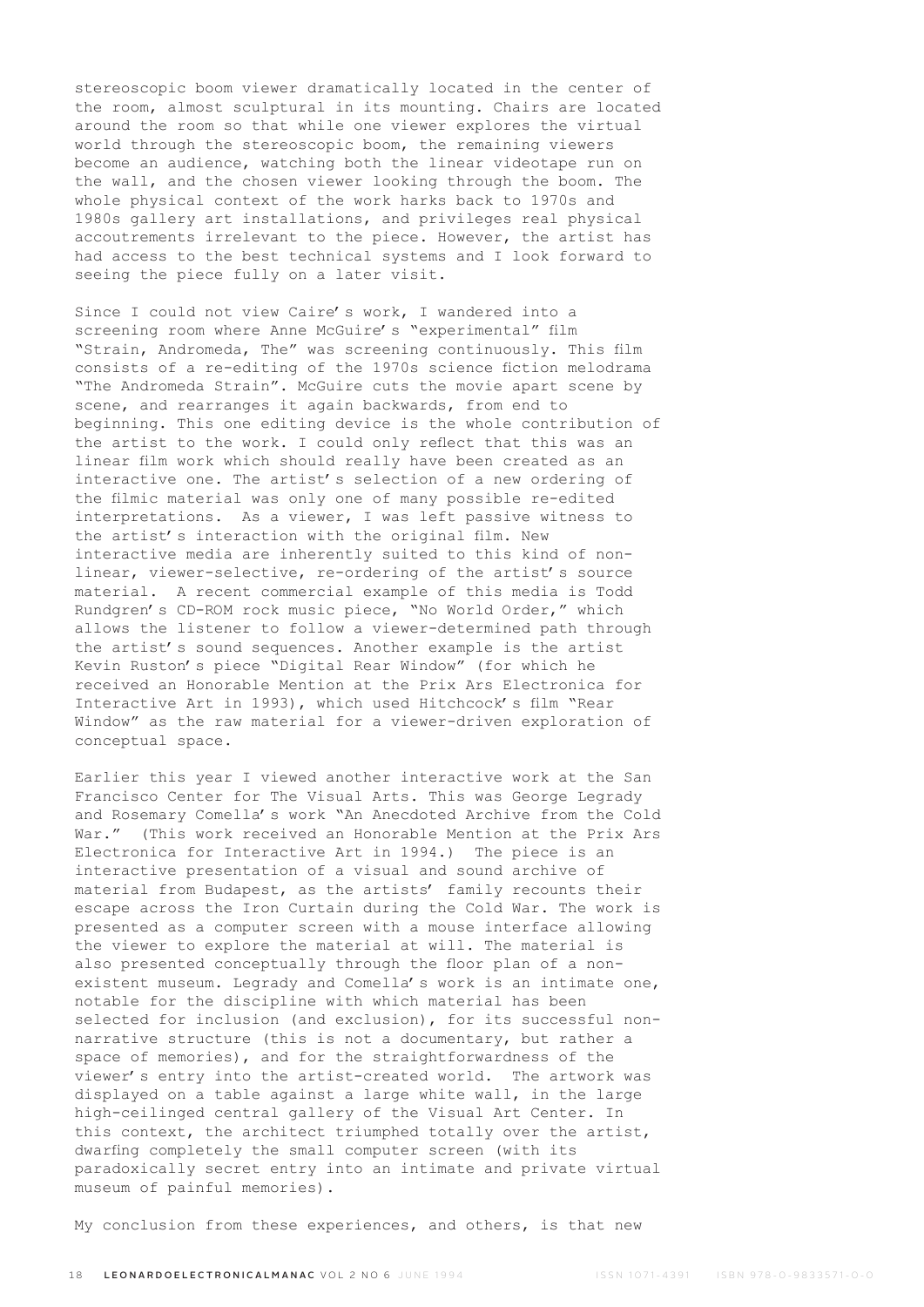interactive artworks of this type can rarely be displayed successfully in contemporary art museums. The physical and social context of these museums and galleries is antithetical to the artists' creation of interactive virtual worlds. Thus the museum curator is driven, and drives the artist, to create an ahistorical gallery installation context for works which in themselves do not require physical accoutrements. The intimacy of single-viewer, screen-, eye- or headphone-based works cannot compete with the interest of museums in large physical works, which can accommodate viewers with attention spans ranging from ten seconds to twenty minutes.

Where have I seen this kind of interactive work successfully displayed? In science museums such as San Francisco's Exploratorium, where a trained technical staff is available, and the visiting public is prepared to invest some investigation time. In airports, where interactive works can be located in waiting spaces (or rooms normally reserved for computer and video game arcades). At computer trade-shows such as SIGGRAPH, in Festivals such as Cyberarts, Ars Electronica and ISEA. However, the best way to display on-line or screenbased work is in the privacy of one's home, or in the artist's studio. The recent explosion of new work, using the World Wide Web and MOSAIC multimedia software, promises to lead to real virtual galleries such as those pioneered by on-line spaces such as The Well's Art Com Electronic Network. One of the benefits of high bandwidth interactive links to the home is that in this context interactive art work can be appropriately viewed . In the meantime, we will have to endure what art museums and galleries do to interactive art, if only because the existing Salons Des Refuses are not numerous enough and the interfaces not ubiquitous enough. \*\*\*\*\*\*\*\*\*\*\*\*\*\*\*\*\*\*\*\*\*\*\*\*\*\*\*\*\*\*\*\*\*\*\*\*\*\*\*\*\*\*\*\*\*\*\*\*\*\*\*\*\*\*\*\*\*\*\*\*\*

< EXHIBITION REVIEW: Arte VirtuaL: Doce Propuestas de Arte Reactivo >

Metro Opera, Madrid, Spain, April 24 - May 8, 1994

Reviewed by Sonya Rapoport 6 Hillcrest Drive Berkeley, CA 94705 U.S.A. Email: rapop@garnet.berkeley.edu

In this exhibition, which took place in a Madrid subway, the curator Rafael Lozano-Hemmer presented state-of-the-art technology in a variety of interactive modes. The show was both gender-balanced and international in scope.

Artists included were: Mario Canali and Marcello Campione; Daniel Canogar; Monicka Fleischmann, Christian Bonn, and Wolfgang Strauss; Pedro Garhel; Myron Krueger; Esther Mera; Jeffrey Shaw; Christa Sommerer and Laurent Mignonneau; Nell Tenhaaf; and Trimpin. (Sharon Grace's and Catherine Richards' works were not exhibited, due to installation difficulties).

This must be the YEAR OF THE CAVE. In Paris, the French are creating caverns for new underground transportation links. In the shadow of the Acropolis, the Greeks are unearthing ancient cultural excavation sites, to be replaced by a new subway system. This spring, the opening of the EuroTunnel under the English Channel will be celebrated by "commissioned" art events, curated by Alanna Heiss of the P.S.1 Museum in Long Island. In Madrid, the Metro Opera, a subway station under the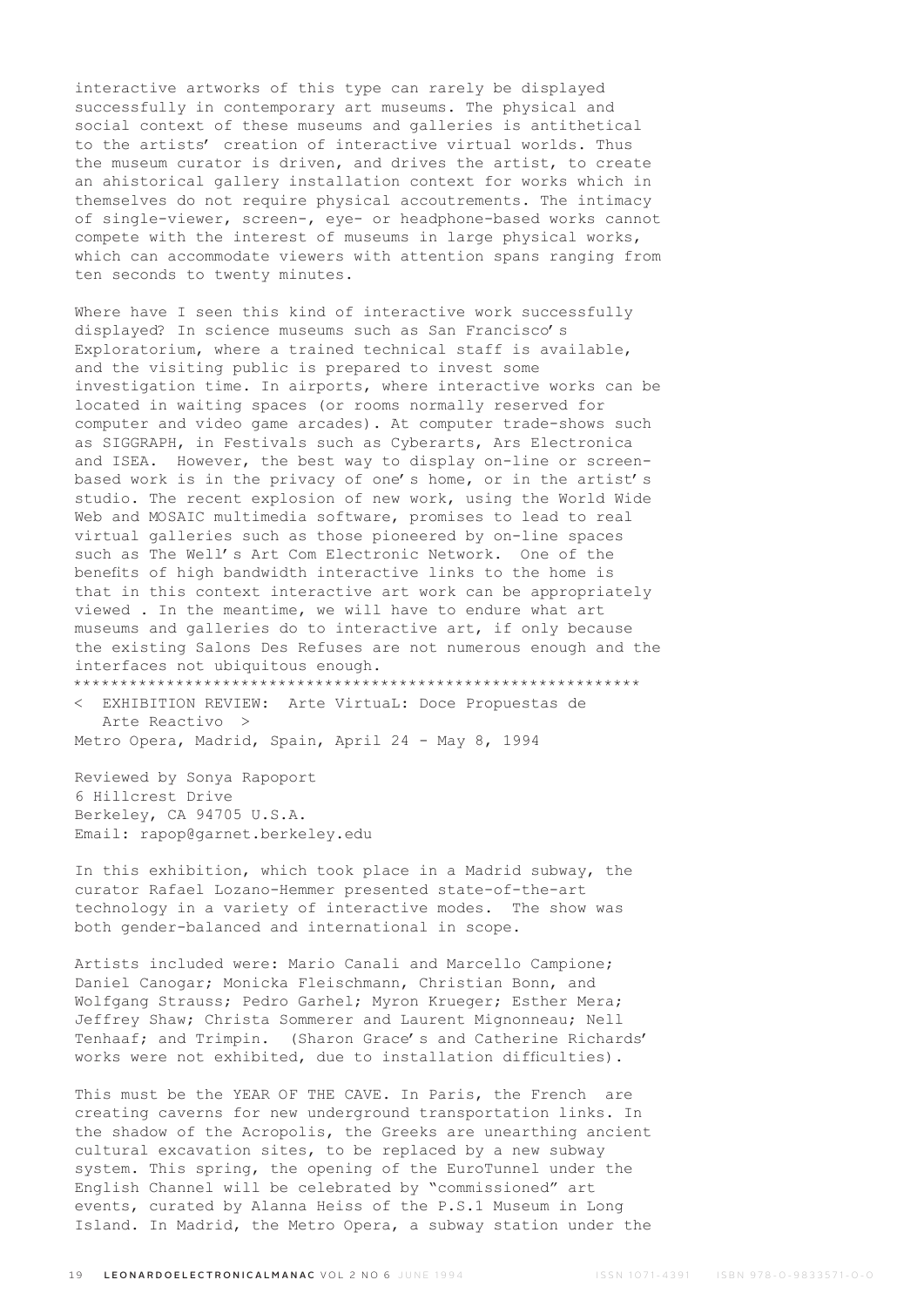old opera house, was transformed into a challenging art exhibition venue.

The Madrid show had an unusual entrance: passing through a turnstile, visitors shuffled down a ramp in a semi-dark tunnel, permeated with slightly choking train fumes. On the walls were Daniel Canogar's "Cubos", reflections through film negatives of images of disembodied arms and hands. Essentially, these projections illuminated the path to virtual space. Canogar was one of three artists at the show to exhibit site-specific work. The other two were also Spaniards, so I assume they were acquainted with the setting beforehand, and thus created works especially for this space.

Farther into the cavern, as if dropped down from outer space, was Jeffrey Shaw's surreal "Virtual Museum". The work was encased in hurricane fence, the same partitioning used throughout the rest of the exhibition. I entered the open cage and sat down in an elegant black leather chair, where I proceeded to play a version of high-tech dodge 'em" around the three-dimensional virtual space that was projected onto the screen in front of me. My visits to the rooms of the "Virtual Museum" were controlled by "driving" the robotic chair. The rooms offered fleeting sights of beautifully rendered architecture, and were filled with word sculptures. However, I never quite penetrated as deeply as I could go within these walls; after a while, I felt I had seen all there was to see.

Farther up the tracks, at Myron Krueger's station, Canoger's "post-fotografia" images came alive in simulated flight motions by visitors interacting with Krueger's "Videoplace". The participants stood in front of a white backdrop and watched their gestures control their own viewing perspectives of our planet. Lush birds'-eye or worms'-eye view visuals of the turning planet were projected onto a huge screen. This screen recalls a provocative parallel between art critic Harold Rosenberg's reference to the large abstract expressionist canvases of the 60's as "arenas for action," and Krueger's own discussion on artificial reality, in which he focuses on a new aesthetic arising from interactivity.\* Rosenberg wrote that the aesthetic had been subordinated by the artistic expression, and that what mattered was the revelation contained in that act. He continued, however, to say that in the final effect, in the image (whatever the image may or may not be), there will always be a tension. Since Krueger feels that the computer must determine the consequences of the interactions and therefore initiate responses of its own, I wonder if we should look elsewhere for Rosenberg's frisson.

Outside of Krueger's arena, the environment once again took on an eerie shade. Sommerer and Mignonneau's "Interactive Plant Growing" installation projected virtual plants growing on a screen. The projection was activated when a participant touched real plants on display in the installation. In this climate, I felt even the virtual plants were (virtually) alive.

Walking across subway tracks and through car-wash-style slit projection screens, I experienced in video format Pedro Garbel's passage through life. At the other end of the tracks, Esther Mera's tour de force video installation synchronized the subway train schedule with her video clips. Small monitors framing a large observation window became alive with hands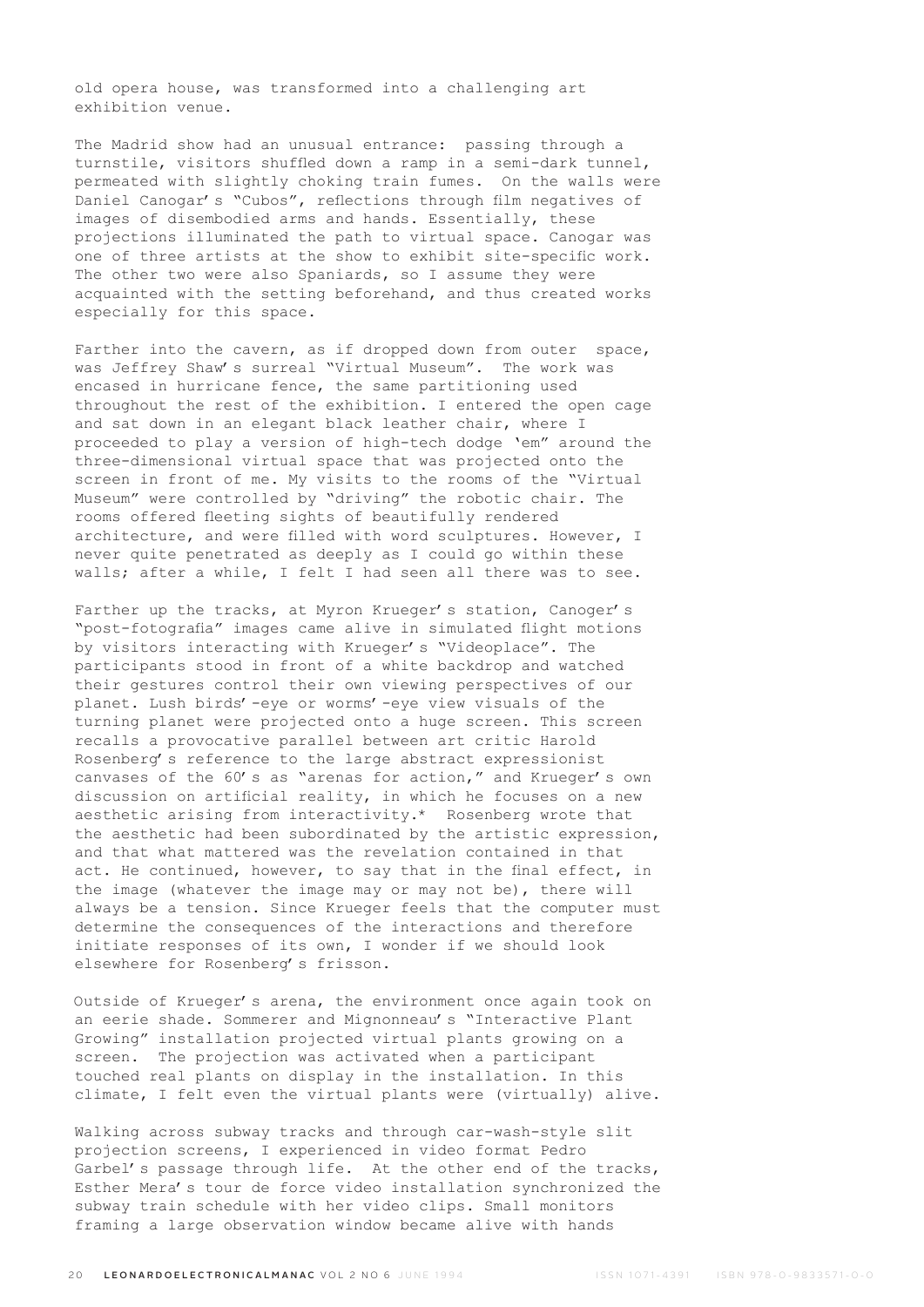cackling in sign language when the trains passed by.

Perhaps for me the most thoughtful piece was Nell Tenbaaf's "Horror Autotoxicus", a viewer-activated animated cartoon of a double helix accompanied by a reading of the Oedipus myth. In this setting, I interpreted the separating and adhering bases of the helix as broken subway tracks, alternating positions at different junctures. As a metaphor for a scientific oracle, it was a somber warning of our predestiny. Perhaps we will eventually resettle in the cave.

Note: \*DER PRIX ARS ELECTRONICA/International Compendium of the Computer Arts, 1990. \*\*\*\*\*\*\*\*\*\*\*\*\*\*\*\*\*\*\*\*\*\*\*\*\*\*\*\*\*\*\*\*\*\*\*\*\*\*\*\*\*\*\*\*\*\*\*\*\*\*\*\*\*\*\*\*\*\*\*\*\* < CONFERENCE REVIEW: "Music & Multimedia '94" > Castro Theater, San Francisco, May 7, 1994

Presented by the San Francisco Chapter of the National Academy of Recording Arts & Sciences, Inc. Held in association with the 37th San Francisco International Film Festival. Cosponsored by Mix Magazine, Interactive Records, and the Multimedia Development Group.

Reviewed by Mason Wong, Email: mas@cea.berkeley.edu ) \*\*\* This is the first installment in a three-part series review of the conference. \*\*\*

At this marathon conference -- which began at 9:30 am and continued for over 13 hours -- some leaders of today's musicbased multimedia industry gathered in full force, within the elegant surroundings of San Francisco's Castro Theater. During the morning and afternoon sessions, an audience of roughly twothirds musicians and one-third computer programmers and designers attended a variety of panel discussions and case studies. In the evening, an excited, full house audience of music fans and industry reps cheered at the premieres of eight music multimedia programs.

The event's premiere was hosted by Mix Magazine's indeterminate-decade-throwback, Mr. Bonzai, and his real time computer-generated side kick, Mipsy, a cartoonish, anthropomorphized computer terminal superimposed on the theater screen's video projection of Mr. Bonzai. The resulting character speaks in an exaggerated female voice.

The panel discussions were led by multimedia experts and revolutionists, all of whom had arisen from roots in either the traditional music industry or the computer software realm. At the heart of all concerns put forth by the panels and the audience was a nagging desire to solidify a future form of music in the multimedia world. Of all the twisted, unnecessarily lengthy and meandering predictions on this subject, only Todd Rundgren's oddly concise prophecy regarding the future price (\$24.95) of CD-ROM titles stood out. The industry is self-admittedly in its infancy, lacking direction and focus at this time. What makes this technological revolution in media different from that of other media is that "this is the first time a new technology has come into being at a [relatively] affordable level, unlike [the introduction of] television and vinyl records," as stated by the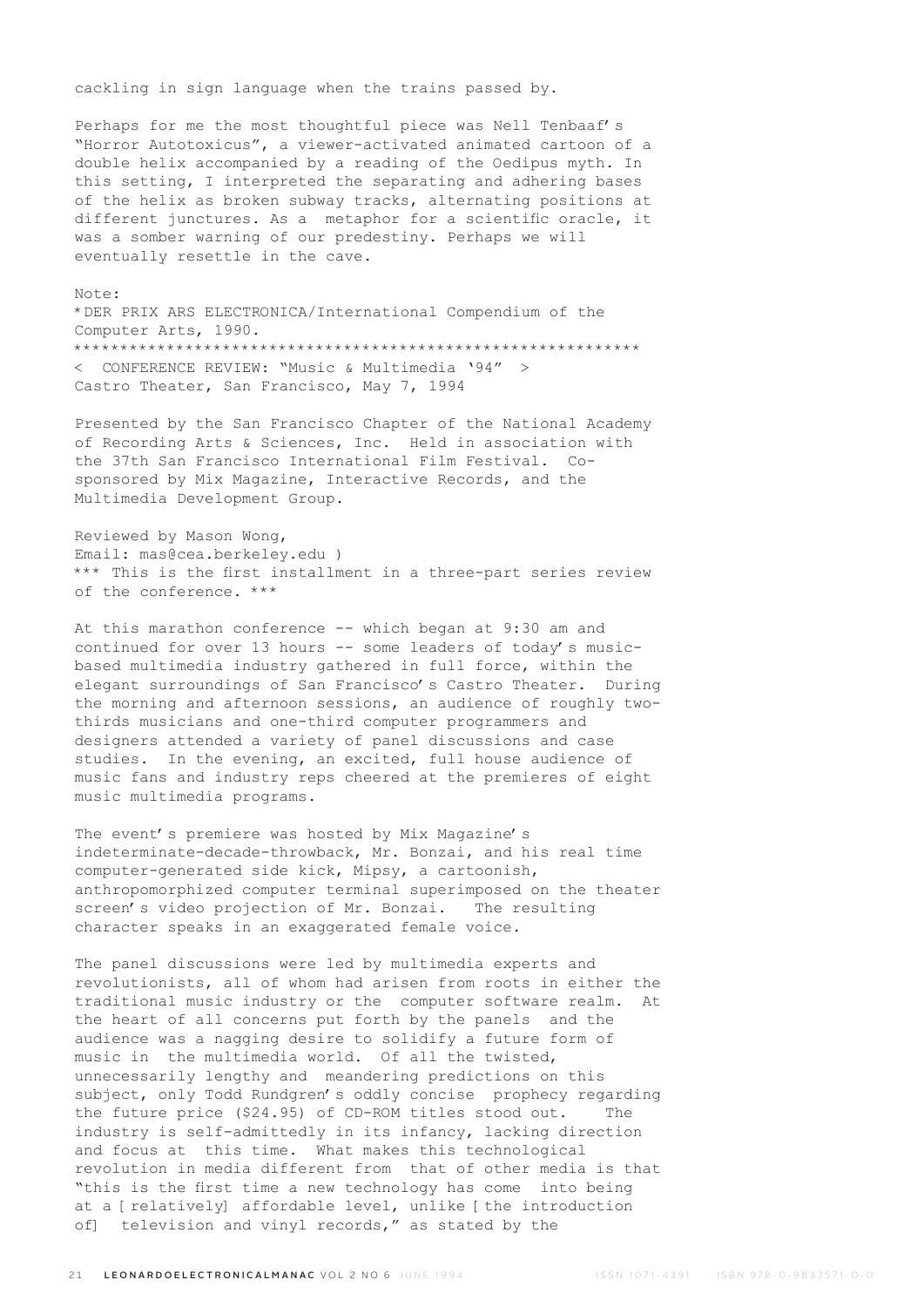independent producer Jeff Baxter. However, as Electronic Entertainment Magazine's Editor-in-Chief Gina Smith points out, the lack of focus has left "multimedia [still] in search of a market, but rock and roll will save it, as it has before."

Through this industrial haze, some artistic and commercial leadership clearly stood out throughout the conference. This leadership, comprised of a few musicians, software producers, and proactive music publishers (a.k.a. record producers), all recognize certain key aspects of the growing presence of multimedia: (1) the CD-ROM is a temporary medium, to be made obsolete in the next 5 to 10 years, with the inevitable availability of on-line, on-demand programming and services provided by the information superhighway of the future; (2) the concept of mixing audio, video, music, data, and other media will become so pervasive that the actual word, "multimedia" will be eventually forgotten; and (3) a strong lesson is to be learned from the video game industry, which, though less than 20 years old, has an annual gross earning greater than that of the music industry.

Interspersed between the various panel discussions were indepth case studies of available titles. Reviews of those presentations follow in this and the next sections of this report.

### REVIEWS OF INDIVIDUAL WORKS

"The Residents' Freak Show," presented by Jim Ludtke (The Cryptic Corporation), is an explorational program based on The Residents' early album, "Freak Show." The program brings to life various characters within the big-top setting of the music, in a sophisticated, surrealistic portrayal of circus show freaks. The setting of the program's interactive world is, appropriately, a circus tent, which you as a viewer are invited to explore. Upon entering the tent, you are greeted by Tex, a megaphone-wielding clown, who entices you to visit the handful of freaks waiting to strut their stuff. At the conference, Ludtke's tour of this extremely odd virtual world included encounters with Herman the Human Mole, Wanda the Worm Woman, and Jelly the Boneless Boy, each with their own acts and their own live-in trailer carts behind the tent. There are also a number of in-depth mazes of rooms and caverns filled with delightful tidbits of colorful and musical entertainment. After taking 18 months to produce this work, Ludtke emphasized, "The story is the most important element of the program, not the user interface, not the computer . . . . An attempt was made to betray the user, to ask back, 'Why are you looking?'" Perhaps the hidden freak within each of us finds an unexpected degree of comfort in such voyeurism, as well as a sense of community in interacting with these fictional outcasts who have been eternally exploited and degraded.

In the next issue of Leonardo Digital Reviews I will describe and review the following works which were presented at the conference:

CDROM: "Substance Digizine," presented by Eddie Bellinaso (Substance Interactive) was previously released only in Japan, until its US opening at this show.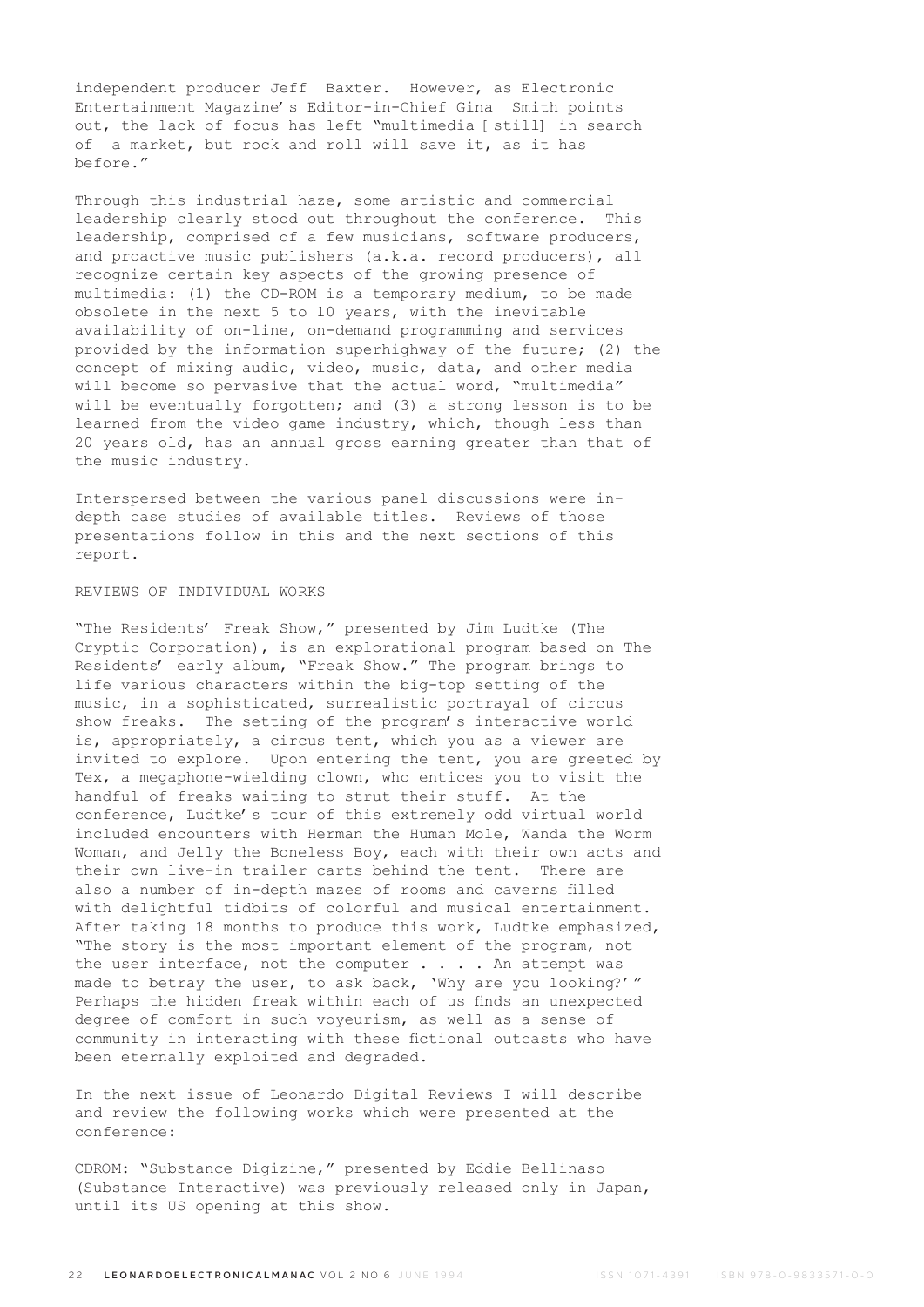"Heart: 20 Years of Rock and Roll," was presented by Bob Hamilton (New CD Music Show). Available as of mid-April, 1994. CDI: "No World Order," presented by the artist Todd Rundgren, was released a few months ago in conjunction with his traditional-format music CD of the same title. -"Xplora 1: Peter Gabriel's Secret World," presented by James Johnson (Brilliant Media). -"David Bowie: Jump," presented by Ty Roberts (ION). -"The 'Tommy' CD-ROM," presented by Pete Townsend, with Greg G. Smith (RoundBook Publishing Group, Kardana Production Group). (Work in progress.) -"AVRe," presented by Thomas Dolby (Headspace). -"What's That Song?," presented by Steven Rappaport (Interactive Records). (Work in progress.) -"Haight-Ashbury In The 60's," presented by Tony Bove, (Bove/Rhodes Multimedia). (Work in progress.) -"Interactive [symbol] (formerly known as Prince)," presented by Charles Cortright (Graphix Zone, Inc.). (Soon to be released.) -"John Lennon's Imagine," presented by Norm Bastin (Compton's New Media). (Work in progress.) -"Total Distortion: Music Video Adventure Game," presented by Joe Sparks (Pop Rocket). (Work in progress.) -"Grammy's Interactive," presented by Chris Andrews (UniDisc).

Advance copies of these reviews can be obtained by sending email to Mason Wong at davinci@uclink.berkeley.edu

\*\*\*\*\*\*\*\*\*\*\*\*\*\*\*\*\*\*\*\*\*\*\*\*\*\*\*\*\*\*\*\*\*\*\*\*\*\*\*\*\*\*\*\*\*\*\*\*\*\*\*\*\*\*\*\*\*\*\*\*\* < LEONARDO MUSIC JOURNAL WELCOMES NEW EDITORIAL BOARD MEMBER DOUGLAS KAHN >

We are pleased to welcome Douglas Kahn to the Leonardo Music Journal Editorial Board. Douglas Kahn is a multi-media artist, writer, and co-editor of Wireless Imagination: Sound, Radio and the Avant-garde\_ (M.I.T. Press, 1992). He currently resides in Wollongong, N.S.W., Australia. His email address is c/o Frances\_Dyson@ms-gw.uow.edu.au

The new issue of Leonardo Music Journal is about to be printed and includes a CD of contemporary computer and electroaccoustic music from south and central America. Leonardo Music Journal can be ordered from journals-orders@mit.edu

| END LEONARDO DIGITAL REVIEW                                                                                                                                                                                 |               | JUNE 1994 > |  |
|-------------------------------------------------------------------------------------------------------------------------------------------------------------------------------------------------------------|---------------|-------------|--|
|                                                                                                                                                                                                             | ANNOUNCEMENTS |             |  |
| < Cybernetics Exhibition - Saskatoon, Saskatchewan >                                                                                                                                                        |               |             |  |
| Cheryl Meszaros<br>Mendel Art Gallery<br>P.O. Box 569<br>950 Spadina Cres. East<br>Saskatoon, Saskatchewan<br>Canada S7K 3L6<br>Tel: (306) 975-7610<br>Fax: (306) 975-7670<br>Email: meszaros@sask.usask.ca |               |             |  |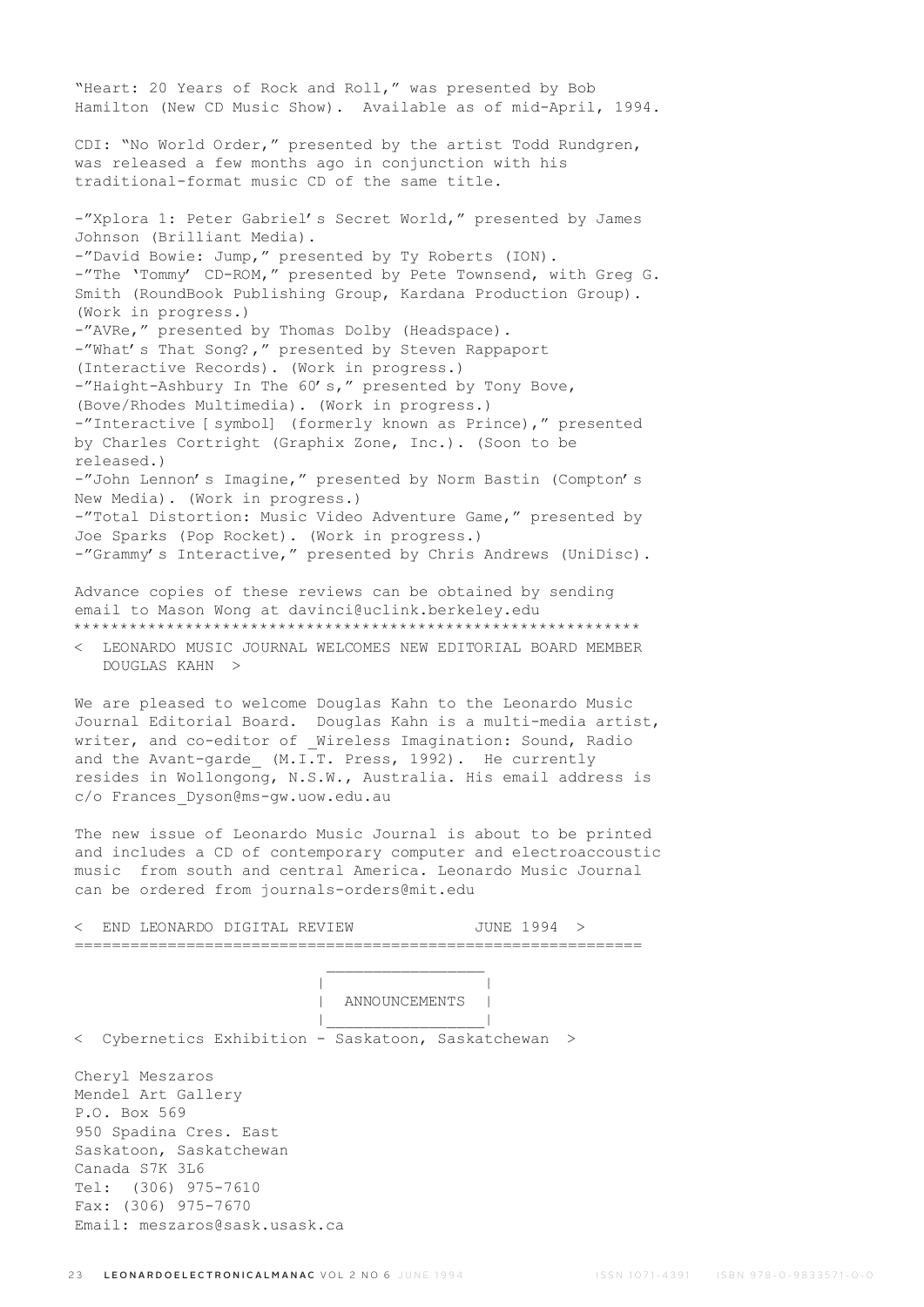The cybernetics exhibition "The Uncanny" (working title) is being held at the Mendel Art Gallery in Saskatoon, Saskatchewan on July 6 - August 27, 1995. "The Uncanny" will be a wideranging survey exhibition that explores contemporary representations of the cybernetic body in popular culture and the visual arts. Physically, the cybernetic body may be identified as a sentient entity which is composed of organic and inorganic matter, creating a hybrid form. But the cybernetic body is also a cultural construct, a representation of being -- and it is this representation of being, real and imagined, that will be the primary subject of this exhibition.

The exhibition will examine the cybernetic body as manifest in contemporary visual arts and popular culture. It will include work by local, national and international artists in a wide variety of media, including performance, installation, videotape, painting, sculpture and works on paper. Equally important will be the popular representations of the cybernetic body characterized in film, literature, comic books and graphic illustrations, music, television, interactive games, science and medicine. The exhibition includes a small historical segment (Futurist and Vorticist work) which will provide a context for some of the current work. An electronic or virtual conference will be organized during the period of the exhibition and the exhibition catalogue will be published as a computer-based hypertext. The exhibition is organized by a curatorial collective made up of staff from the Mendel Art Gallery, freelance curators and cultural theorists. \*\*\*\*\*\*\*\*\*\*\*\*\*\*\*\*\*\*\*\*\*\*\*\*\*\*\*\*\*\*\*\*\*\*\*\*\*\*\*\*\*\*\*\*\*\*\*\*\*\*\*\*\*\*\*\*\*\*\*\*\*

< International Conference on Auditory Display - Santa Fe Institute >

ICAD '94 - November 7-9, 1994

Address general inquiries to the Conference Chair: Gregory Kramer Clarity Nelson Lane Garrison, NY 10524 Tel: (914) 424-4071 Fax: (914) 424-3467 Email: kramer@santafe.edu

For current and complete details, address inquiries to: Santa Fe Institute 1660 Old Pecos Trail, Suite A Santa Fe, NM 87051 Email: icad94@santafe.edu.

Continuing the work of the successful ICAD '92 meeting, ICAD '94 will be held November 7-9, 1994 in Santa Fe, New Mexico, U.S.A. ICAD is a forum for presenting research on the use of sound to display data, monitor systems, and provide enhanced user interfaces for computers and virtual reality systems. It is unique in its singular focus on auditory displays, and the array of perception, technology, and application areas that these encompass. ICAD '94 will be a single- track conference. Attendance is open to all, with no membership or affiliation requirements.

Papers are solicited on any aspects of Auditory Display. Topic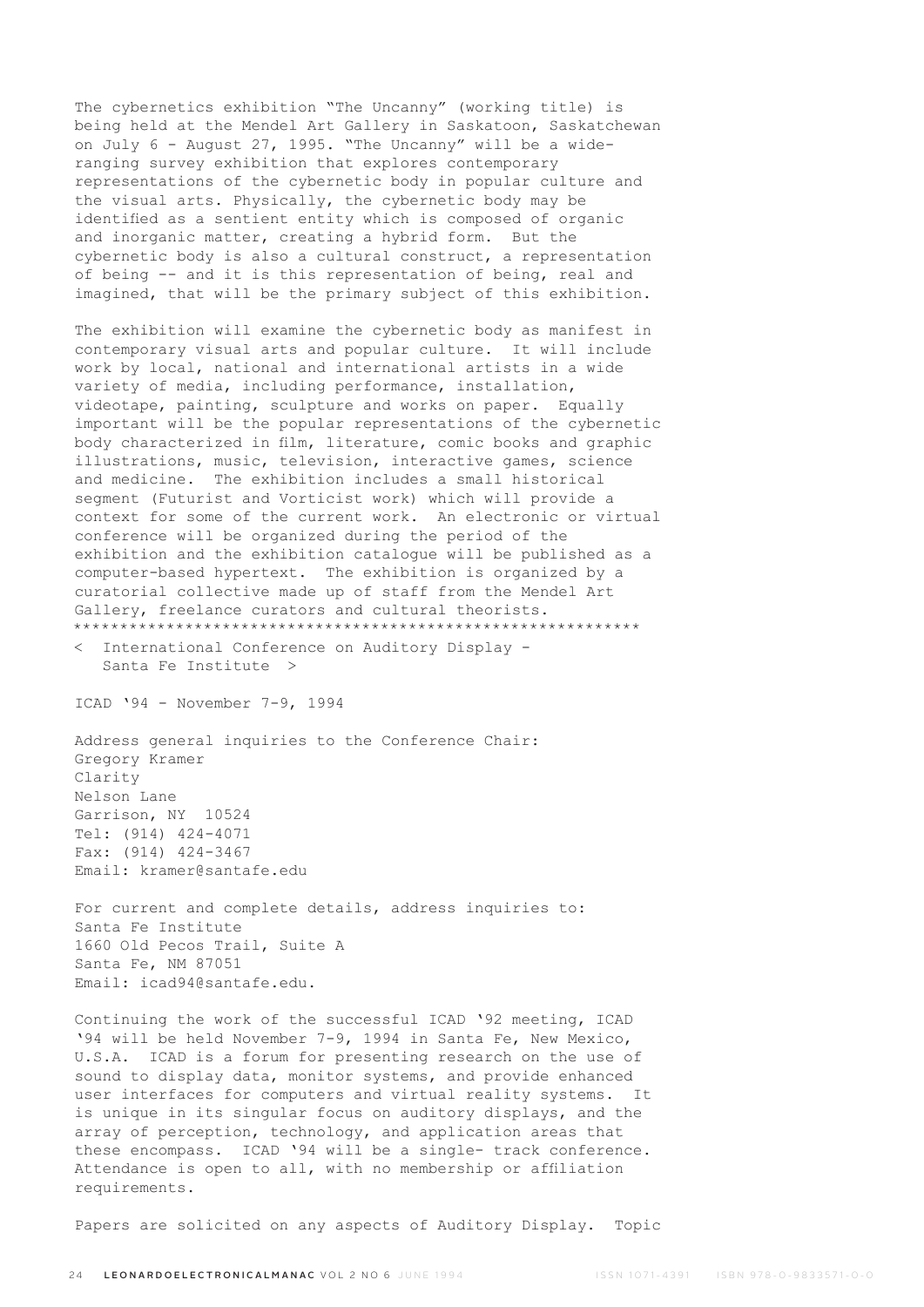areas include, but are not limited to:

```
- Auditory exploration of data via sonification (data-
controlled sound) and audification (audible playback of data 
samples)
- Real-time monitoring of multivariate data
- Sound in immersive interfaces (Virtual Reality) and 
Teleoperation
- Perceptual issues in Auditory Display
- Sound in generalized computer interfaces
- Technologies supporting Auditory Display creation
- Data handling and sound synthesis for Auditory Display 
systems
- Applications of Auditory Display
There is still time to submit proposals for student papers and 
posters/demonstrations. The deadline for those is July 15.
Student Papers
ICAD '94 will devote one full session to student papers. 
Students are invited to submit papers on any aspect of Auditory 
Display. These papers should be 2-4 pages in length, and each 
paper will be allowed 10 minutes plus a brief question-and-
answer period. Student authors should submit three copies of 
their paper to the ICAD address above by July 15, 1994. 
Student authors will be notified of the Review Committee's 
decisions by September 1, 1994. In order to encourage student 
participation in ICAD '94, students will be offered a 
significant discount on the registration fee.
Posters and Demonstrations
ICAD '94 will also include informal sessions where preliminary 
or speculative material and descriptions or demonstrations of 
hardware and software may be presented. Send one copy of your 
poster session paper or a description of your demonstration to 
the address above by 15 July 1993.
The Santa Fe Institute
The focus of the Santa Fe Institute is research on complex 
systems. This work encompasses an extraordinary range of topics 
normally studied in seemingly disparate fields. Natural 
systems displaying complex adaptive behavior range upwards from 
DNA through cells and evolutionary systems to human societies. 
The dynamics of complex systems are difficult to comprehend and 
even more difficult to communicate. Data visualization -- and
more recently data sonification -- are emerging as crucial 
tools for the comprehension and communication of complex 
systems data.
*************************************************************
< Autour du Pere Castel et du Clavecin Oculaire - 
   Call for Papers >
           (Around "Pere Castel's Ocular Harpsichord")
Clermont Ferrand, France
December 1-3, 1994
Prof Michel Naranjo
Centre Associe au Conservatoire National des Arts et Metiers
BP 161, 63173 AUBIERE Cedex
Fax: (33) 73 40 75 10
Email: naranjo@le-eva.univ-bpclermont.fr
```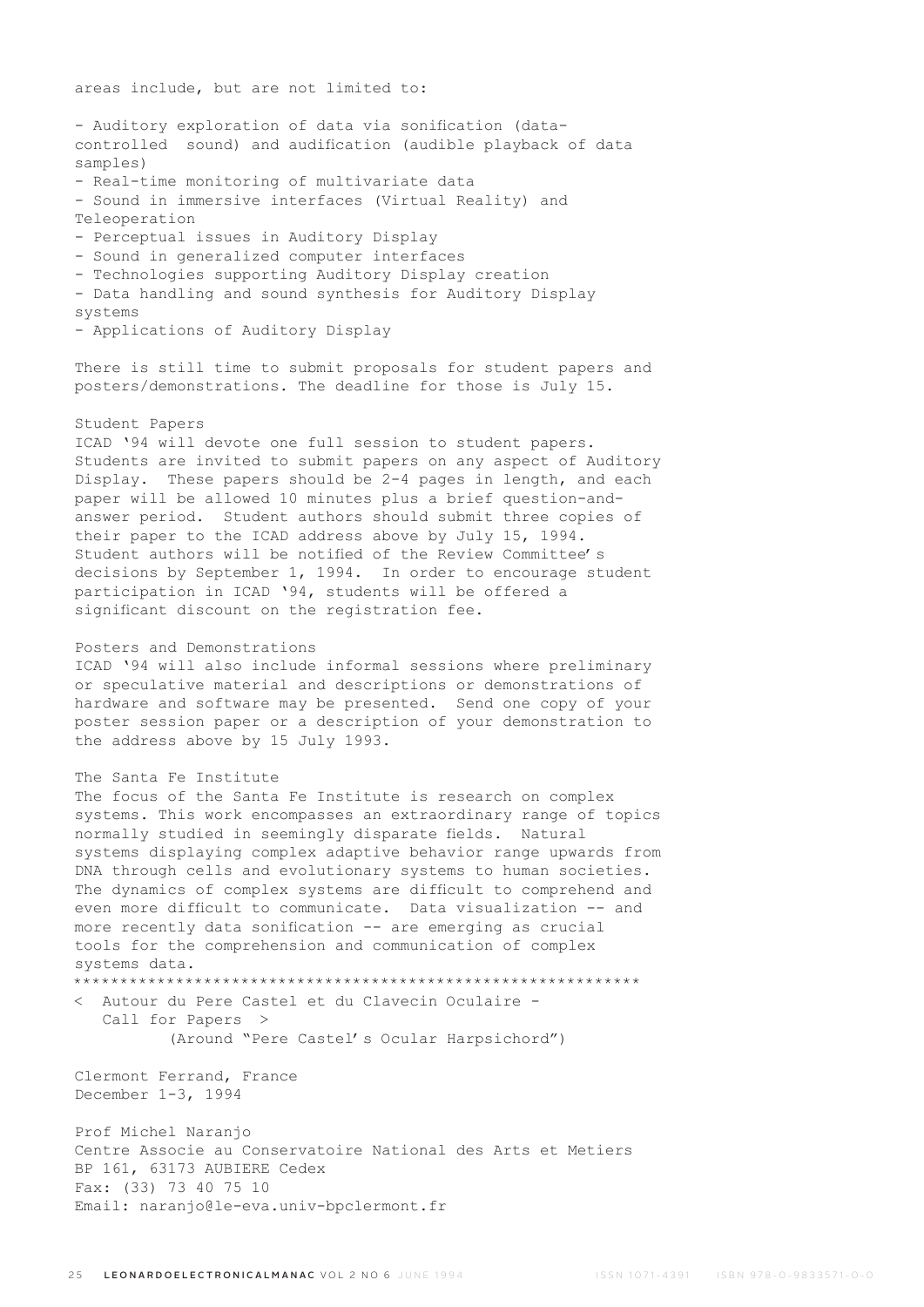The Conference "Autour du Pere Castel et du Clavecin Oculaire" is sponsored by: - Conservatoire National des Arts et Metiers (Regional Institut of Clermont Ferrand) - Universite Libre de Bruxelles (Studies team of the 18th Century) - Universite Blaise Pascal de Clermont Ferrand (Revolutionary and Romantic Institut) The conference is being organized in commemoration of the 200th birthday of the Conservatoire National des Arts et Metiers. It will be articulated with these suggested themes: - a Multiform Activity: Castel as a Pedagogue, Physicist, Zoologist, Mathematician, Esthete, Tactician, Journalist, Polygraphic Designer, Musicologist; - the "Invention" of the Ocular Harpsichord: Resonance and Interference: Antecedents and Predecessors, Epistemological and Philosophical Foundation (a certain vision of the world, a "Jesuit" Physics, Descartes/Newton's debate, some about Leibniz Theological debates, etc...); - Castel and his Ocular Harpsichord facing his contemporaries: + Reception: books, papers and others evidences + The Prestigious Witnesses: Montesquieu, Rameau, Voltaire, Rousseau, Diderot, D'Alembert, Telemann, Geminiani, Goethe, + Reception of Castel's work abroad, + Modern set-back of Castel's false colour/sound analogy direct repetition; - The Posterity of the Ocular Harpsichord A tradition in Bordeaux's Country? (Manslon, Alexandre Durand), + Synesthetic Art (symbolists, Charles Beaudelaire, Alexandre Scriabine, Paul Klee. Man Ray, Eric de Hauleville, Walt Disney, Jean Michel Jarre, Kadinsky, etc.), + Esthetical Theories, + Scientific Theories of Coloured Hearing Synesthesia, + Technical Aspects and realisation: two centuries of Technological Experimentation, + New instruments to perform Colour-Music. Contributions: Participants who wish to present a paper are requested to submit an abstract (up to 400 words) as soon as possible but not later than July 20, 1994. Notification of acceptance will be sent to authors by September 15, 1994. No conference fee for authors. \*\*\*\*\*\*\*\*\*\*\*\*\*\*\*\*\*\*\*\*\*\*\*\*\*\*\*\*\*\*\*\*\*\*\*\*\*\*\*\*\*\*\*\*\*\*\*\*\*\*\*\*\*\*\*\*\*\*\*\*\* < Cosmic Collisions: A Celebration of the Impending Impact of Comet Shoemaker-Levy 9 on Jupiter > Palace of Fine Arts Theater San Francisco, CA For tickets and further information, please contact CITY BOX OFFICE - (415) 392-4400 Thursday, July 14, 1994 6:30 pm - 10:00 pm U.C. Berkeley's NASA Extreme Ultraviolet Explorer satellite project and the San Francisco Exploratorium present "Cosmic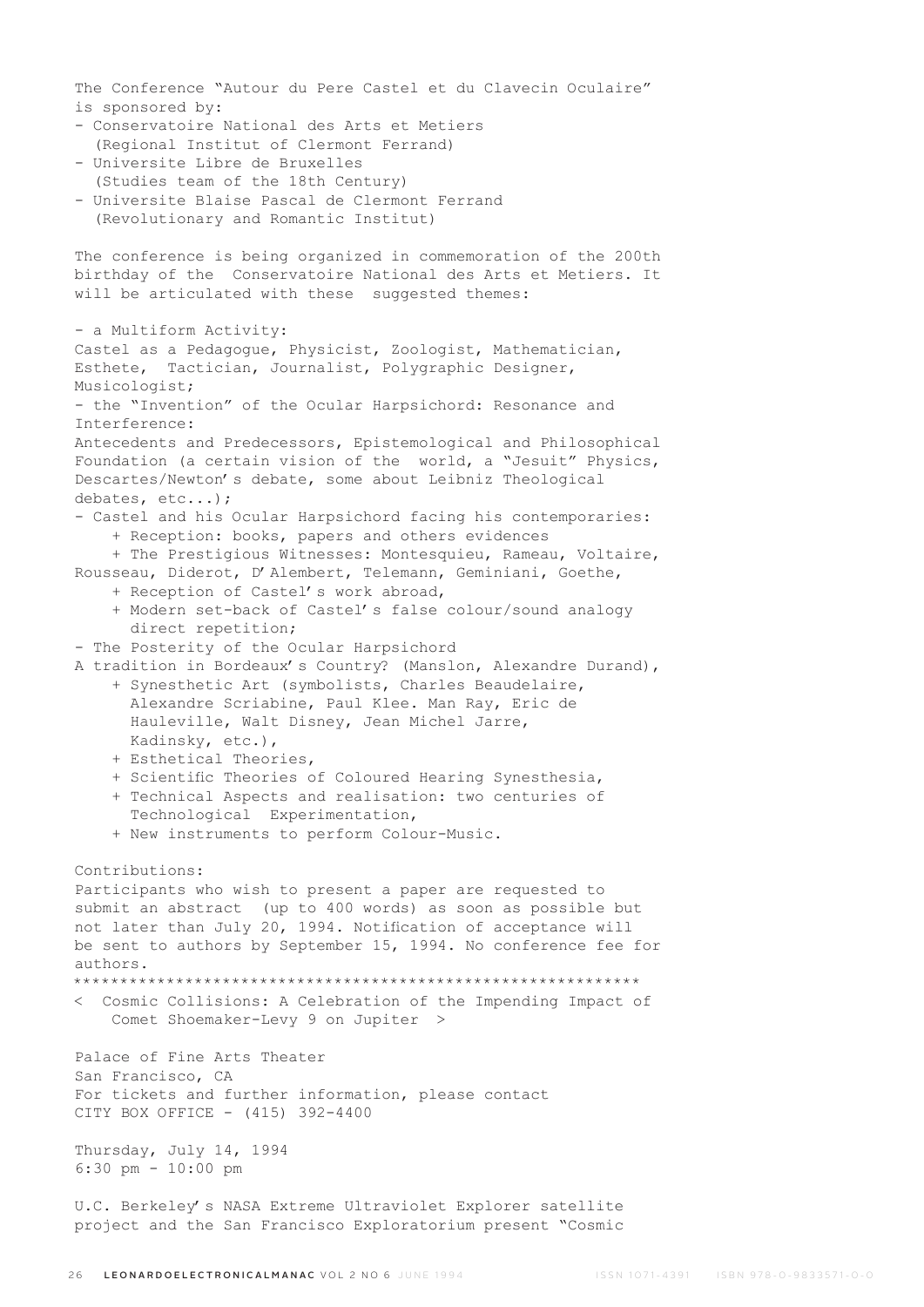Collisions: A Celebration of the Impending Impact of Comet Shoemaker-Levy 9 on Jupiter". Guest speakers: \*Dr. Marcia Neugebauer Comet Specialist, NASA's Jet Propulsion Laboratory \*Dr. Jere Lipps Director, University of California Museum of Paleontology \*Dr. Randy Gladstone Planetary Scientist, Extreme Ultraviolet Explorer Guest Observer \*Kevin Anderson Science Fiction Writer, author of the current New York Times Best Seller "STAR WARS; Dark Apprentice, Volume 2 of the Jedi Academy Trilogy" \*Poul Anderson Science Fiction Writer, author of "Harvest of Stars" and winner of seven Hugo and three Nebula Awards. The evening will highlight the upcoming comet impact, other comet collisions in the past, including the comet theory of dinosaur mass extinction, plus the role of cosmic collisions in popular culture. Both Kevin Anderson and Poul Anderson will be available for BOOK SIGNINGS. EXHIBITS AND BOOTHS - doors open at 6:30 p.m. Tentatively Scheduled Participants to include: \* Center for Extreme Ultraviolet Astrophysics \* Exploratorium \* Another Change of Hobbit \* Bay Area Musician's Forum \* Hearts of Space Records \* Leonardo/International Society of Arts, Sciences, and Technology \* Mondo 2000 magazine \* The Nature Company \* Wired magazine \* YLEM: Artists Using Science and Technology TALKS begin promptly at 7:30 p.m. =============================================================  $\mathcal{L}_\text{max}$  and  $\mathcal{L}_\text{max}$  and  $\mathcal{L}_\text{max}$  and  $\mathcal{L}_\text{max}$  | | | PUBLICATIONS | |\_\_\_\_\_\_\_\_\_\_\_\_\_\_\_\_| < Computers & Graphics - Special issue on Computer Graphics Art > Carl Machover Machover Associates Corporation 152A Longview Ave., Box 308 White Plains, NY 10605 Tel: (914) 949-3777 Fax: (914) 949-3851 Email: machover@egs.mcc.com Carl Machover reports that he is guest editor of the Pergamon

Press international journal, "Computers & Graphics" special issue on Computer Graphics Art, scheduled for publication in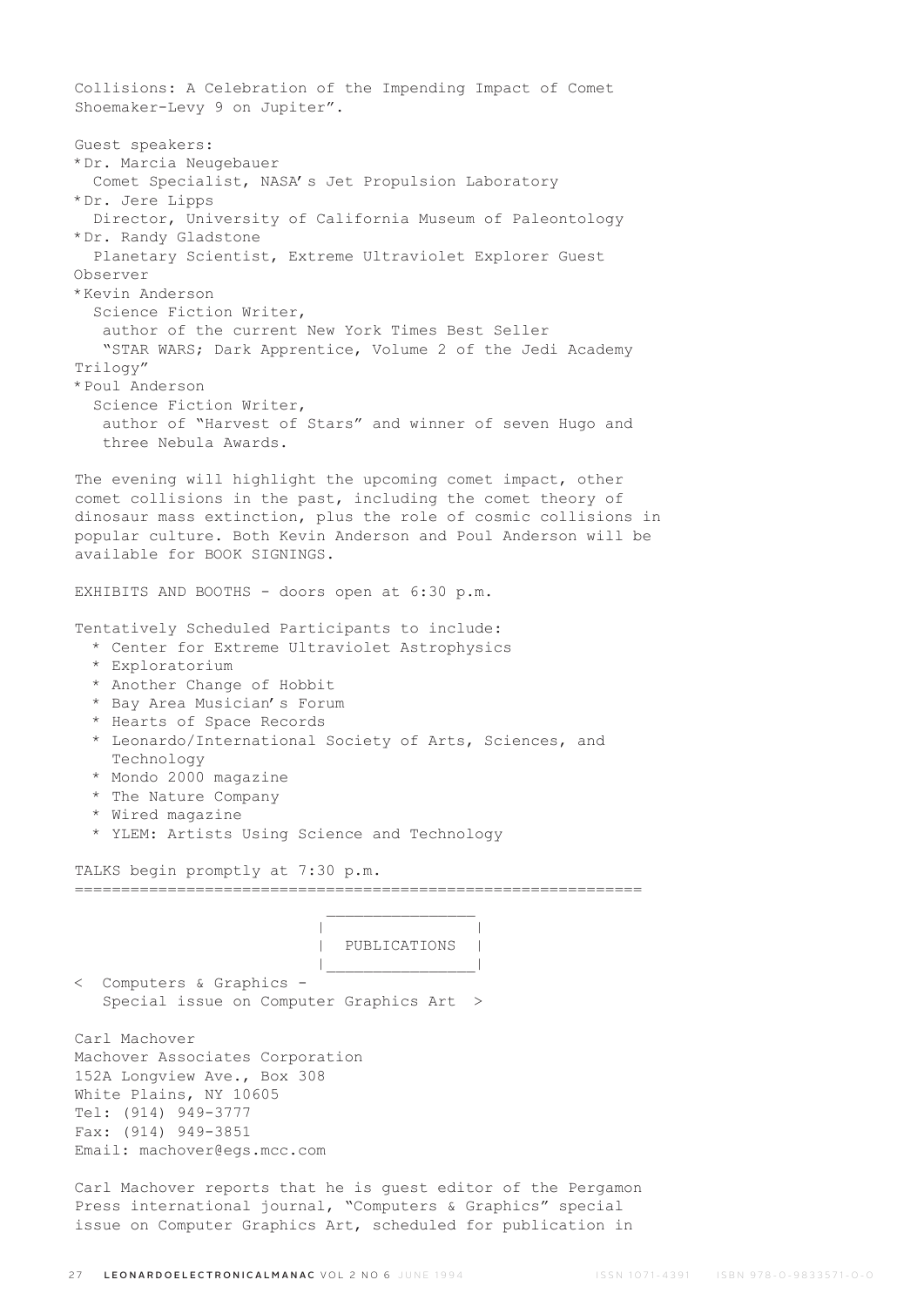July 1995. LEA readers might be interested in submitting an article which discusses such topics as: - actual computer graphics art pieces or other realizations creative and production processes - market opportunities for computer graphics art - hardware, software, systems, services and educational opportunities - areas in which we need additional information to improve the effectiveness of computer graphics art - current limitations - history and/or origins of computer graphics art - artists, exhibitions, critical response, etc. - requirements for next generation hardware and software - aesthetic considerations unique to computer graphics art. Articles need to arrive by July 31, 1994. =============================================================  $\mathcal{L}_\text{max}$  and  $\mathcal{L}_\text{max}$  are the set of  $\mathcal{L}_\text{max}$  . The set of  $\mathcal{L}_\text{max}$  | | | JOB ANNOUNCEMENTS | |\_\_\_\_\_\_\_\_\_\_\_\_\_\_\_\_\_\_\_\_\_| < Two Posts at the Bournemouth University National Centre for Computer Animation > Stephen Bell National Centre for Computer Animation, Department of Media Production, Bournemouth University, Talbot Campus Fern Barrow, Poole, Dorset BH12 5BB UK Email: sbell@bournemouth.ac.uk The National Centre for Computer Animation is seeking applications for the following 2 posts of Senior Lecturer in Computer Animation. The posts involve working with students in the Division of Computer Animation on undergraduate and postgraduate courses. The postholders will have good communication and teaching skills and a proven record in a commercial and/or academic environment and will offer relevant expertise. The teaching duties of post (1) will include: - The teaching of the PASCAL, C, C++ programming languages. - The teaching of the X-Window system with emphasis on the Xlib, Xt - and OSF/Motif or Open-Look libraries and tool kits. - The teaching of the UNIX operating system. - The teaching of 2-D and 3-D computer graphics programming techniques. - The teaching of 3-D animation using both the in-house and commercial animation systems available at the University. - Supervise computer graphics and animation programming techniques projects. The teaching duties of post (2) will include: - The teaching of the history of art, design and static image. - The teaching of the history and development of film, television and traditional/computer animation. - The teaching of drawing, painting, animation and filming techniques. - The supervision of drawing, painting and animation tutorials

and projects.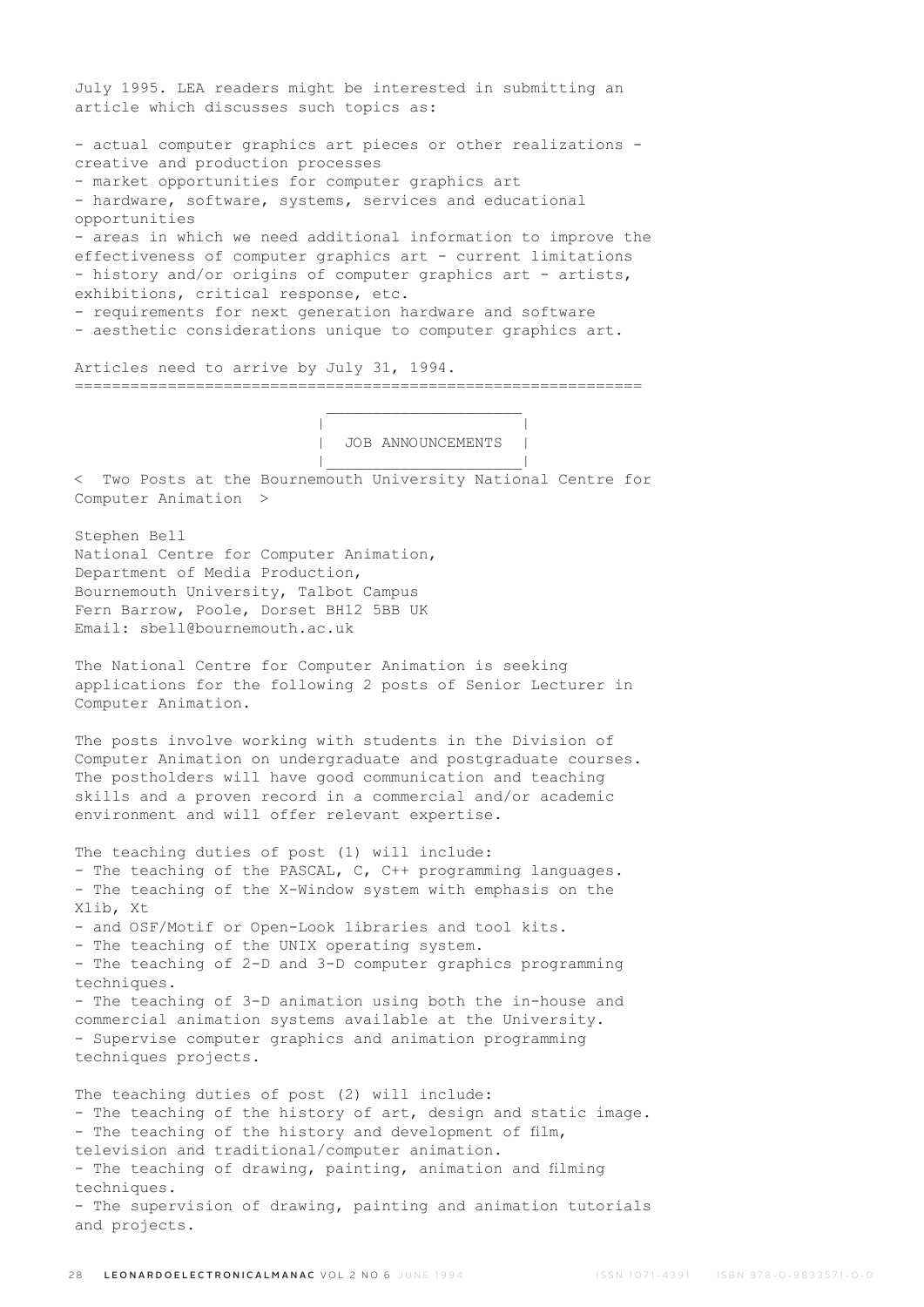- The organisation of master classes in computer animation techniques. \*\*\*\*\*\*\*\*\*\*\*\*\*\*\*\*\*\*\*\*\*\*\*\*\*\*\*\*\*\*\*\*\*\*\*\*\*\*\*\*\*\*\*\*\*\*\*\*\*\*\*\*\*\*\*\*\*\*\*\*\* < GRAME is seeking a computer science researcher. > Mr. Orlarey or Mr. Fober GRAME 6, quai Jean Moulin BP 1185 69202 LYON Cedex 01 FRANCE Tel: (33) 78.39.32.02 Fax: (33) 78.28.35.09 E-mail : GRAME@AppleLink.Apple.com GRAME is a research center for contemporary music sponsored by the French Ministry of Culture. Its R&D activities in computermusic are devoted to promoting new approaches and new tools for musicians. One of our two research areas is concerned with formal languages for musical notation and composition. Its objectives are: - promoting new techniques of musical composition. - favoring the link between formalization and experimentation in the process of composition. - enriching the means of representation, abstraction and handling of musical materials. with the following directions: - programming models, particularly lambda-calculus, combinatory logic and functional programming. - formal languages as cognitive tools for design, invention and creation. - relationship between notation, writing and musical thought. - memory and musical heritage problems introduced by computer science. Several compositional languages (MidiLogo 1984, MidiLisp 1986, CLCE 1991) come from these works. We are now seeking for a computer science researcher with extensive background in formal definition, semantic and theory of programming languages, especially lambda-calculus and functional programming, to work with us on the theoretical definition of a time based language currently in progress. This post may apply to the Bc part of the European COMETT program for a duration of 6 months and won't begin before the end of this year. Applications including a C.V. addressing the above points, expected salary and availability should be sent to GRAME as soon as possible. The COMETT program concerns only countries of the European Community [EEC] or of the European Free Trade Association [ EFTA]. \*\*\*\*\*\*\*\*\*\*\*\*\*\*\*\*\*\*\*\*\*\*\*\*\*\*\*\*\*\*\*\*\*\*\*\*\*\*\*\*\*\*\*\*\*\*\*\*\*\*\*\*\*\*\*\*\*\*\*\*\* < Research studentships available at CAIIA > Sally Willson, Research Administrative Assistant Gwent College of Higher Education Caerleon Campus PO Box 179 Newport NP6 1YG Tel: 0633 432210

Gwent College of Higher Education in Wales is seeking to appoint three full time research students to CAIIA - The Centre for Advanced Inquiry in the Interactive Arts under the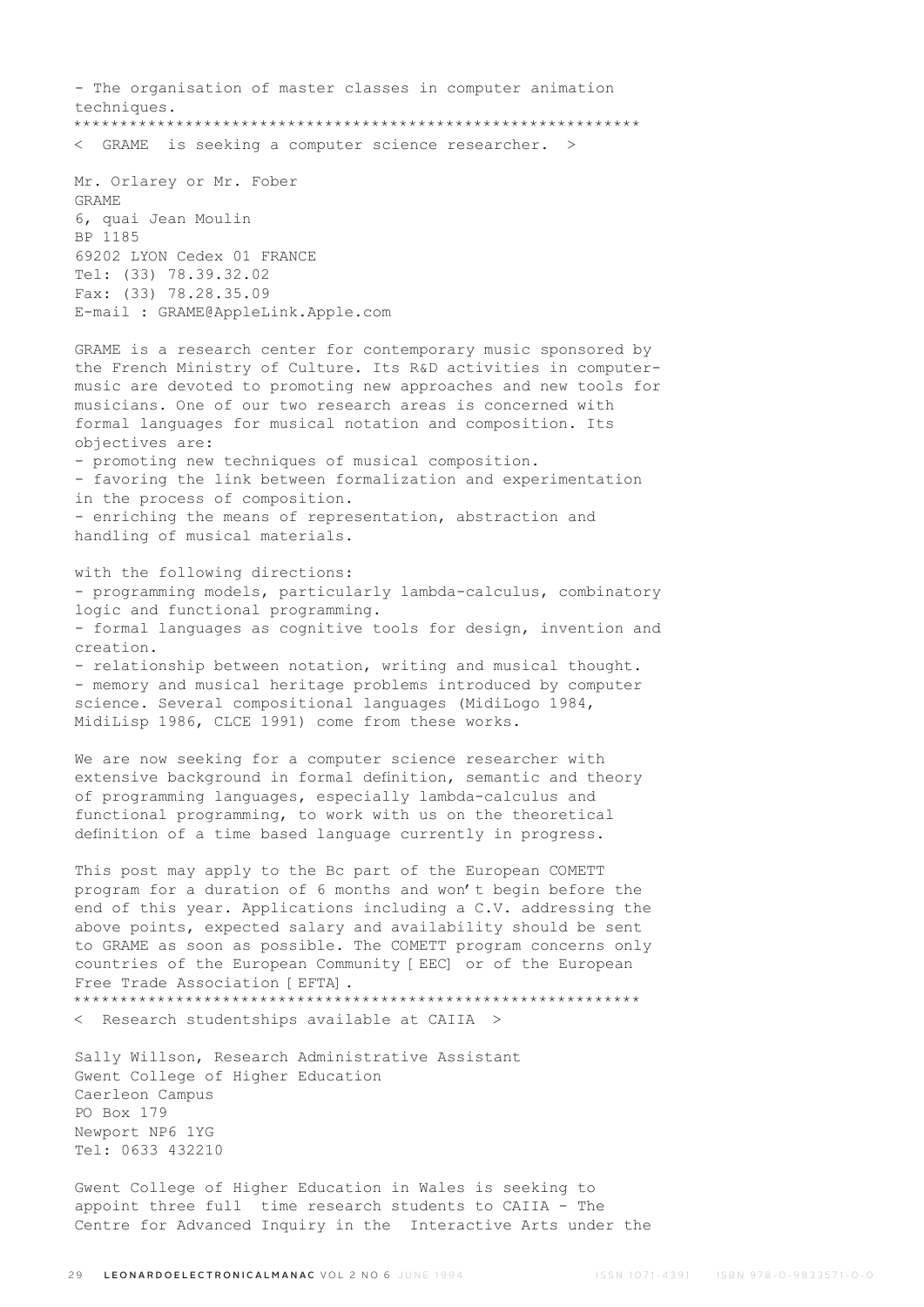direction of Roy Ascott. Students will be registered for research degrees focused around CAIIA's specialist areas of work:

- \* computer-mediated telecommunications
- \* multi media (desktop and installation)
- \* intelligent structures and environments

The grants for these posts are 5,500 pounds per annum plus dependents' allowances (under review). Applicants should hold a good honours degree or equivalent. For informal discussion telephone 0633 432174.

=============================================================

 $\_$  , and the set of the set of the set of the set of the set of the set of the set of the set of the set of the set of the set of the set of the set of the set of the set of the set of the set of the set of the set of th ^^^^^^^^^^^^^^^^^^^^^^^^^^^^^^^^^^^^^^^^^^^^^^^^^^^^^^^^^^^^^



The following describes the format or markup conventions used in creating Leonardo Electronic Almanac. The function of these conventions is to facilitate perusal through the text, and to make it easier to create conversion programs to various text readers.

=====: Section Heading Delineation - full line character sequence \*\*\*\*\*: Item Delineation within Section - full line character sequence <: Item Title - search for the character "<" followed by two spaces | or |: This sequence takes you to the next SECTION TITLE. Item titles and author/contributor names appear exactly the same in the Table of Contents and at the location of the actual item. Section names appear in all capital letters, and with this issue will appear with all letters in sequence with no spaces (PROFILES, REVIEWS, etc.).

 $\mathcal{L}_\text{max}$  | | | LEA | | FTP | | ACCESS | | | |\_\_\_\_\_\_\_\_\_\_\_\_\_\_\_\_|

The following are the specifics about ftp access:

 ftp mitpress.mit.edu login: anonymous password: your email address cd pub/Leonardo/Leonardo-Elec-Almanac

Files for the Leonardo Electronic Almanac Gallery are currently kept in the directory: pub/Leonardo/Leonardo-Elec-Almanac/Gallery.

This is an evolving system. Check the README file for the most